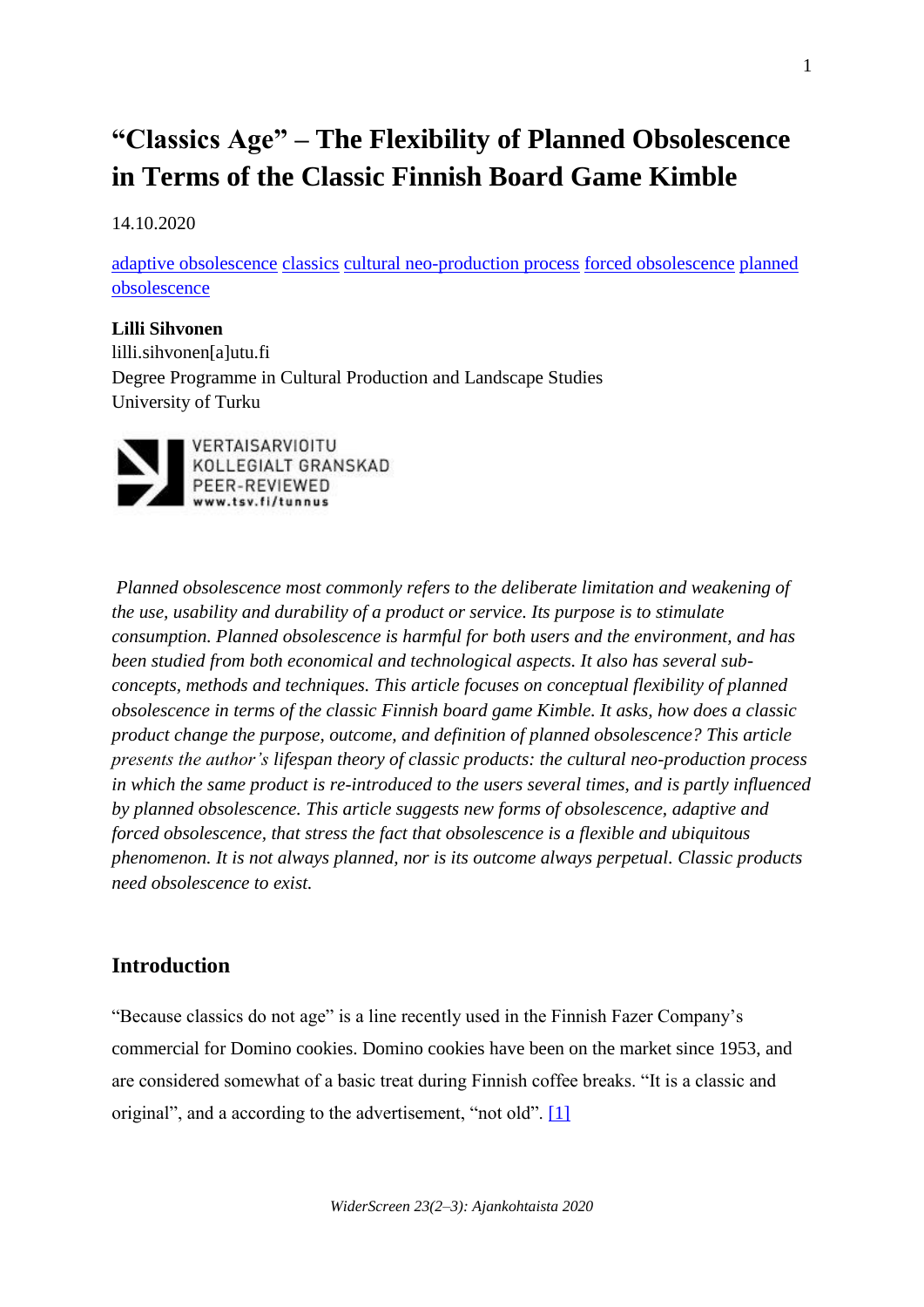Classics are considered to have a recognised value, they are historically memorable and linked to a canon, a group of generally great works (Mäyrä 2008, 55). Stewart Woods defines *classical board games* as games that do not have any specific author, company or organisation who can claim ownership, for example, games such as chess. Mass-market games, on the other hand, are those that dominate market shelves and are associated with the general public. They can also be divided into three sub-categories the first being successful family games from the 19th and 20th century. According to Woods, these are considered classics as their rules are known to the general public. However, their status is based on manufactured nostalgia and effective marketing. (Woods 2012, 17–19.)

Classical products are supposed to endure both physically and psychologically, not to become obsolete like everyday products. Planned obsolescence, the limitation of product use and durability, is hardly associated with physically durable and classic products. Nevertheless, classics do age, but the increase in their value and enduring status is what makes their aging process significant. The aging process also takes different forms: some classics have limited availability and are withdrawn from the markets, while others retain their demand and go through some minor modifications over the years. Some classics utilise a combination of these forms.

In my own research, I am particularly interested in the lifespan of classics and the functions of planned obsolescence. In this article, I will consider how planned obsolescence is connected to the lifespans of classic products using the Finnish board game Kimble as an example. My research question is: How does a classic product change the purpose, outcome, and definition of planned obsolescence?

To understand why this question is asked, I will introduce the concept of the cultural neoproduction process in which classics are created, and how obsolescence is part of that process. This process describes a lifespan where a (classic) product is re-released more than once, and subsequently reflects one form of product relationship, i.e. our attitudes towards products that endure and those that do not. (Sihvonen 2014.)

In addition, to understand the significance of planned obsolescence in the context of *classics*, its use and connotations need to be redefined. For instance, classic products that are constantly on the market and physically durable require new descriptions such as *adaptive obsolescence* or *forced obsolescence*: product modifications made voluntarily or those that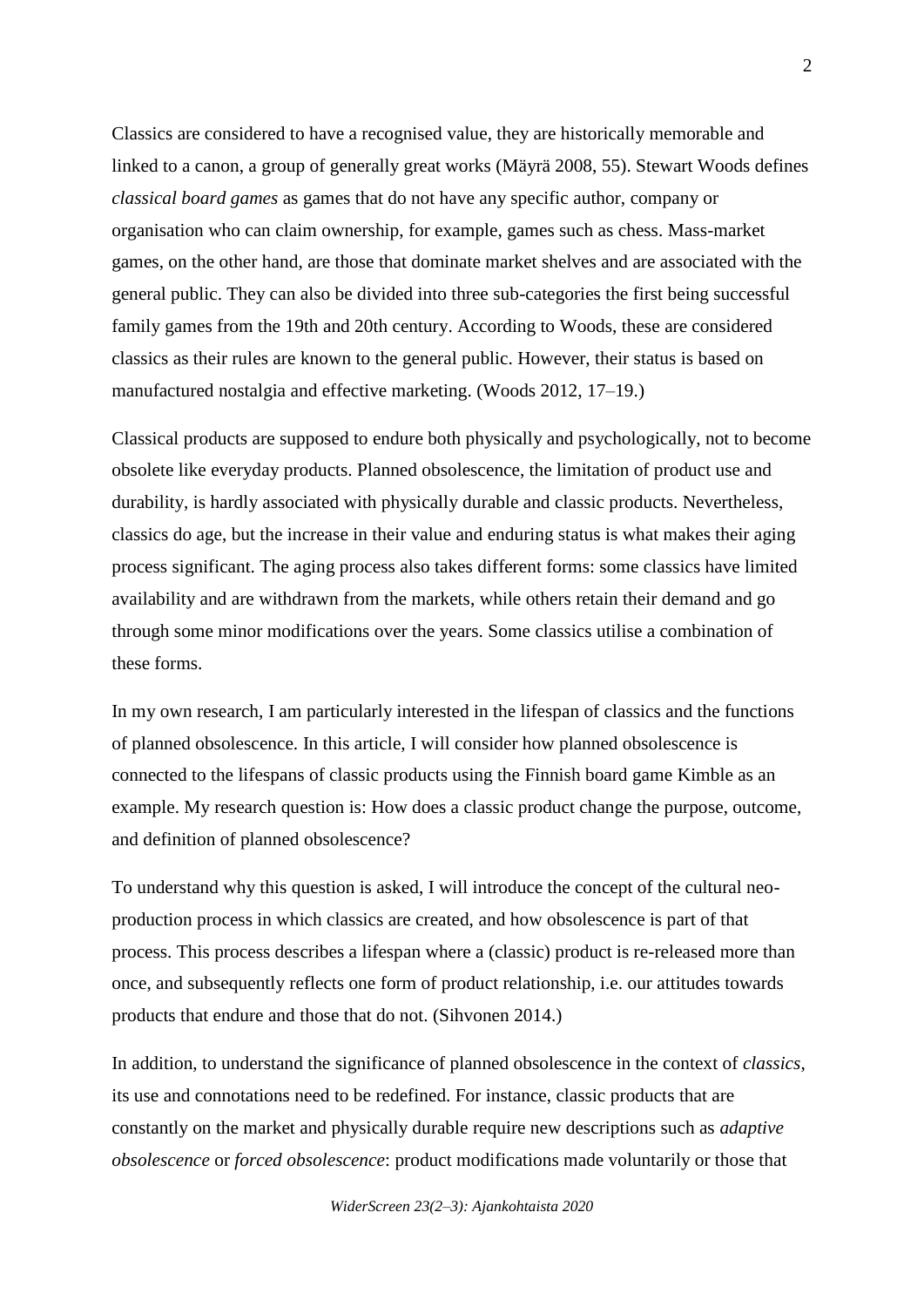are demanded by influences exterior to the company. Obsolescence is not always planned, but rather is something that occurs over time. This makes obsolescence a flexible term. I will present these definitions later in this article.

Next, I will discuss planned obsolescence more profoundly. After which I will describe the connection of planned obsolescence to the concept of the cultural neo-production process and make some remarks on its relation to other lifespan terms. Then, I will introduce the classic Finnish board game Kimble along with my research material and methods. Following on from this, I will demonstrate my research findings and point out how a classic requires different descriptions of obsolescence. In the last section, I will conclude my arguments.

A very essential part of my own research is that obsolescence can co-exist with other phenomena, thus, it is involved in different processes. This article is part of my upcoming dissertation in which I study lifespans of classics; my aim is to create a theoretical framework of the cultural neo-production process which can be applied to different kinds of cultural products to explain the societal and material meanings related to re-releasing classics.

#### **Planned Obsolescence**

There are several definitions of planned obsolescence, and most of them emphasise its negative aspects. Vance Packard, for instance, defined obsolescence as a strategy that indicates a throwaway spirit and affects both the product's shape and mental attitude of the consumer (Packard 1960, 65). Giles Slade sees planned obsolescence as "the catch-all phrase used to describe the assortment of techniques used to artificially limit the durability of a manufactured good in order to stimulate repetitive consumption" (Slade 2006, 5). Both distinguish three types of obsolescence, which are very similar to one another: Packard introduces the obsolescence of function, quality and desirability – where a new, better functioning product outmodes the old one, or the product breaks down or wears out, or the styling becomes old-fashioned and less desirable in the consumer's mind. (Packard 1960, 66– 67.) Slade ties his three types of obsolescence to historical events: technological obsolescence can be traced back to the introduction of the electric starter in automobiles in 1913, as can psychological obsolescence to the annual model change, again, adopted by the car industry in 1923. Adulteration, ergo, the practice of using inferior materials and the manipulation of the failure rate of products, began during the Depression. (Slade 2006, 4–5.)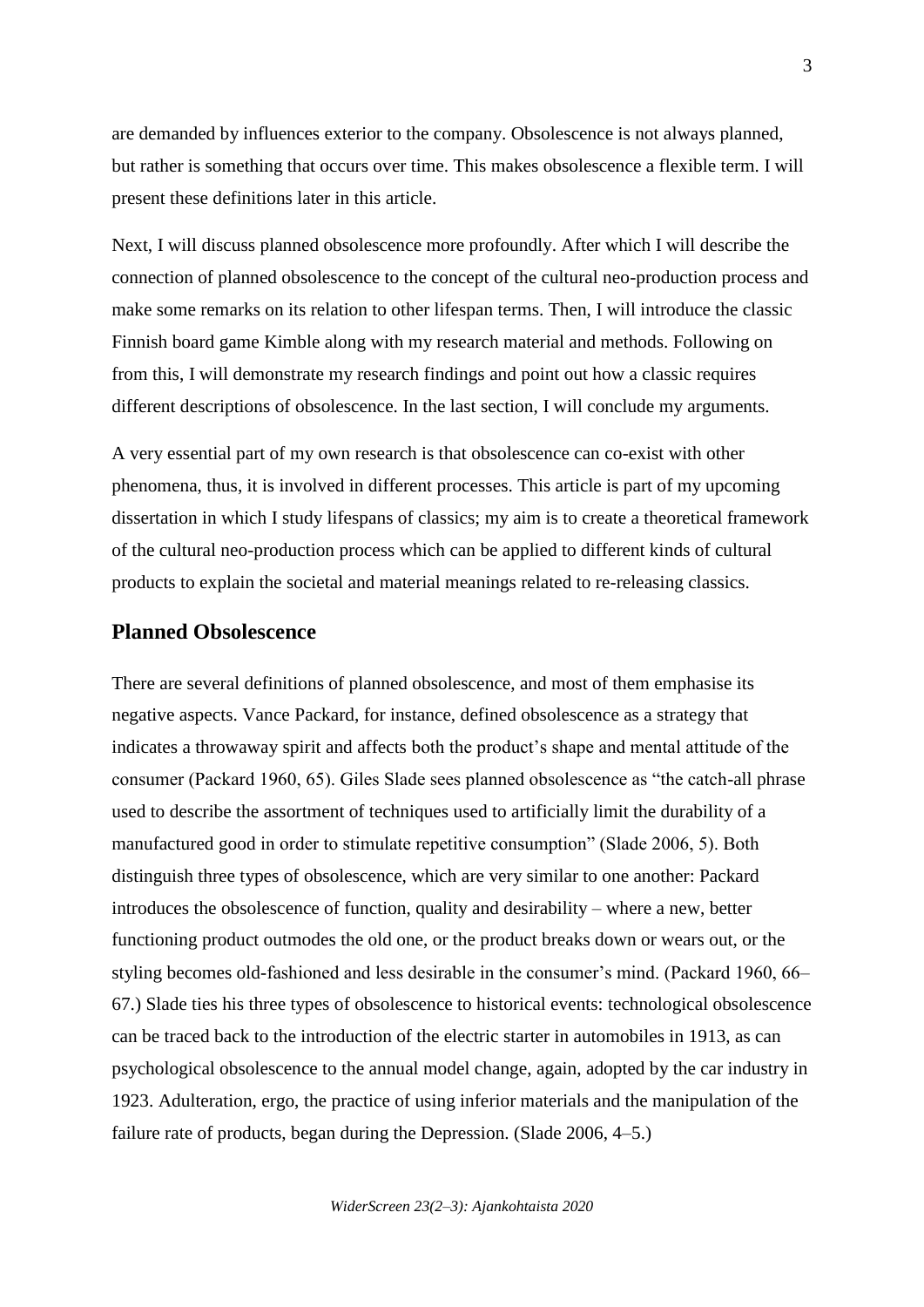These definitions have been the basis of my own previous research. I have referred to planned obsolescence as a method that limits the use of a product or a service technologically, materially, or psychologically. A better functioning product replaces the old one, the product is forced to break down or wear out at a given time, or new and better-looking products lure the consumer to abandon the old ones. However, newness does not guarantee quality: new jeans can be manufactured to look old and worn out, which can also make them wear out more easily. (Sihvonen 2014, 3, 51.)

A considerable amount of research has focused on, for instance, how to delay (Lawlor 2015), plan for (Burns 2010), or regulate (Maitre-Ekern and Dalhammar 2016) obsolescence, the problems and questions it raises and the extremely short lifespans of products (Packard 1960; Slade 2006; Newman 2012). In practice, these studies focus on the problems and harmful effects of planned obsolescence, such as, an unsustainable economy, an increase in environmental issues, the transportation of e-waste into developing countries, and climate change. Jonathan Chapman, for instance, notes that the decline in natural sources is not entirely due to increasing population, but also because of the unsustainable design of products (Chapman 2015, 4–5). Paul Connerton, in turn, has claimed that obsolescence is a form of forgetting. To keep on consuming, people have to abandon and forget old products. (Connerton 2008, 66–67.) Roland Strausz claims that obsolescence is a tool for the consumer to punish the manufacturer for poor quality. One loses costumers quickly if the quality is not improved. (Strausz 2009, 1405–1406.)

Researchers, as well as politicians, have suggested solutions such as legislation that guarantees product durability, energy efficiency, sustainability, and ecological products. The European Union, for instance, is aiming to secure the possibility of product repair and to make it more profitable for the consumer instead of buying a new product  $[2]$ . In some cases, product durability can also be a problem: if there are more energy efficient products available, should the consumer purchase a new, less energy consuming product while the old one is still functioning (Maitre-Ekern & Dalhammar 2016)? There is also the danger of seeing planned obsolescence where it does not exist. Slade reminds us that long term wear and tear is normal (Slade 2006, 5). However, the issue still remains that many product's operational life is far shorter than their material life; we are producing enduring waste (Chapman 2015, 10–13).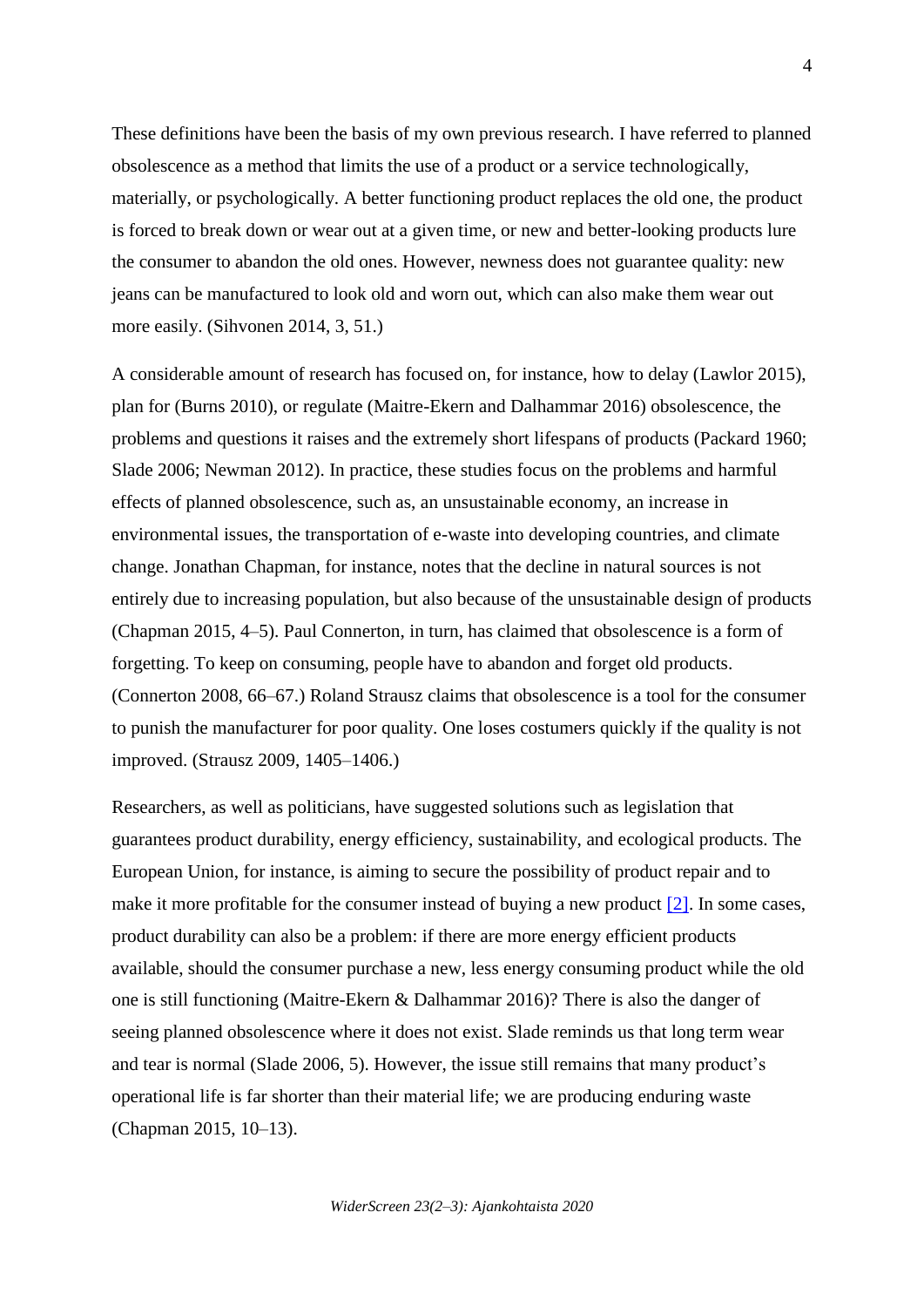The research concerning planned obsolescence is also evolving. In 2016, the themes of the conference *[Planned Obsolescence: Texts, Theory, Technology](http://plannedobsolescenceweb.wordpress.com/)* focused on planned obsolescence as an analytical tool to study literary and artistic works, and their facets, e.g., representational and theoretical. [The presentations](http://plannedobsolescenceweb.wordpress.com/program) discussed issues such as the ephemeral nature of street art and self-destruction as a radical form of obsolescence.

Moreover, presentations were given on Packard and Slade's definitions are from an American point of view, however, there are several other opinions how obsolescence has developed. Overall, this is a phenomenon whose qualities are – ironically – constantly reconstructed and negotiated by different scholars, users, producers and manufacturers.

### **Product Lifespan and the Cultural Neo-production Process**

From the planned obsolescence point of view, the studies of product lifespans focus on use and usability. A product can be both physically and psychologically untenable for use even though the material itself could withstand more wear and tear: the product can wear out and be discarded, but exist as waste for a very long time. (See Chapman 2015.) The material is not designed to be obsolete.

The product lifespan can be understood as the period between the acquisition and the final disposal of the product, whereas the market lifespan refers to the market availability of the product (Park 2010, 78). Product longevity, on the other hand, is shaped by user behaviour and socio-cultural factors – not from the design and manufacturing processes like physical durability (Park 2010, 78; Cooper 2010, 8–11). The consumer can find ways to repair the product, and so make it last longer. Culture anthropologist Ilmari Vesterinen has a broader view on lifespan: it starts from the birth of the object (the moment of manufacturing or existence), and ends with the death of the object, the disappearance from existence. (Vesterinen 2001, 33–36.)

*WiderScreen 23(2–3): Ajankohtaista 2020* To illustrate the life of classic products and products that are re-released more than once, I have developed the concept of *the cultural neo-production process* to describe the controlled alternation between planned obsolescence and revivification. Planned revivification is a term coined by the sociologist Fred Davis who used it to signify a nostalgia-based resuscitating of products (Davis 1979, 133–134). The *cultural neo-production process* is of my own development, but its roots lie in the idea that Davis introduced in his book *Yearning for Yesterday – A Sociology of Nostalgia* (1979): planned obsolescence and revivification should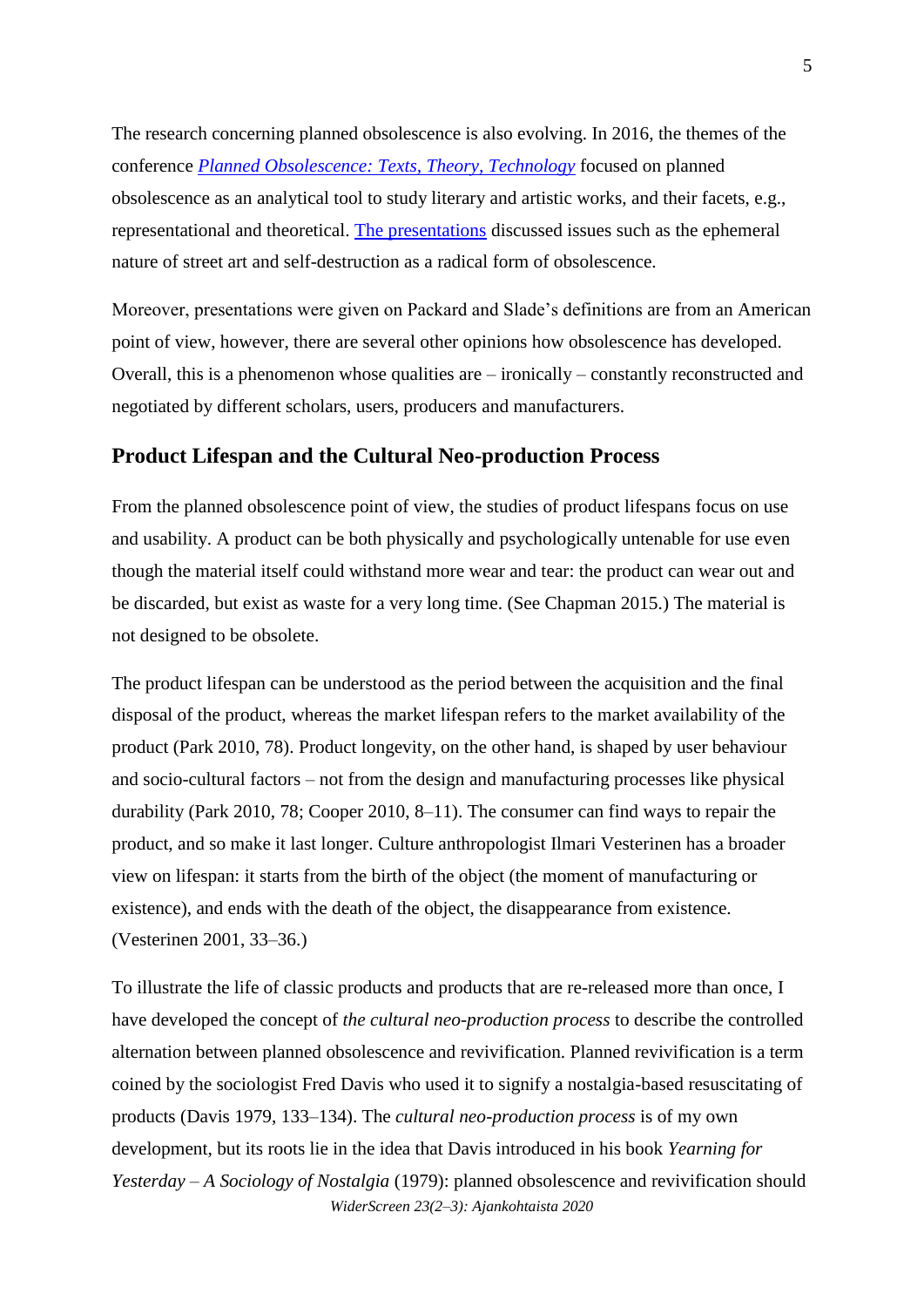be built into old *media* products like movies and television shows so that products should first have a short life on the market, after which they would disappear with the introduction of new products (planned obsolescence). Then, several decades later the products would have a nostalgic re-introduction (planned revivification) (Davis 1979, 133–134; Sihvonen 2014).

While Davis never elaborated further on replays, apart from his idea that companies would have nostalgia specialists determining the specific times for reintroductions (Davis 1979, 133), reappearances have become the nature of media products to some extent. Old television series are repeatedly broadcast. On special occasions, such as anniversaries, films such as *Titanic* and *Jurassic Park* are often re-released not only on television, but also in cinemas. Some companies, e.g., Disney, are known for their strategy of withholding their products from consumers and re-releasing their classic films only once a decade (Wasko 2001, 44–46).

Building on this, in my previous study I have recognised and separated different phases in the process by using a media product as an example. The cultural neo-production process consists of the original production phase, neo-production and resting phase $(s)$ , and can thus entail several market life spans. The original production phase is a unique phase in which the product's possible future reappearances are determined. After the markets tire of the product, it is then directed to its first resting phase by planned obsolescence, where it will stay for a certain period of time, as determined by the producer. To the consumer this means that the product is not available for purchase. The first neo-production phase is activated after the resting phase. Nostalgia, modifications and updates are methods that are used in the comeback to active consumers to repurchase the product. This is both obsolescence and revivification: each re-version of the product makes the previous one obsolete, either by ending its manufacture or sale possibilities or by turning the old one into something oldfashioned. The new version also revitalises the product in general. (Sihvonen 2014, 81–89.)

As Davis suggested, the most common explanation for this kind of revival of products would be nostalgia. Svetlana Boym defines nostalgia as longing for a time that no longer exists or has never existed. According to her, nostalgia is the sentiment of loss and displacement, and it reappears as a defence mechanism during hard times. (Boym 2001, xiii–xiv.) Paul Grainge has claimed that nostalgia is the result of certain technological transformations and strategies of niche marketing and not a reflection of a mood of longing (Grainge 2000, 29.) Toni Ryynänen and Visa Heinonen note that there is no unambiguous definition" of nostalgia. They claim that nostalgia is mainly based on childhood memories and has been used in the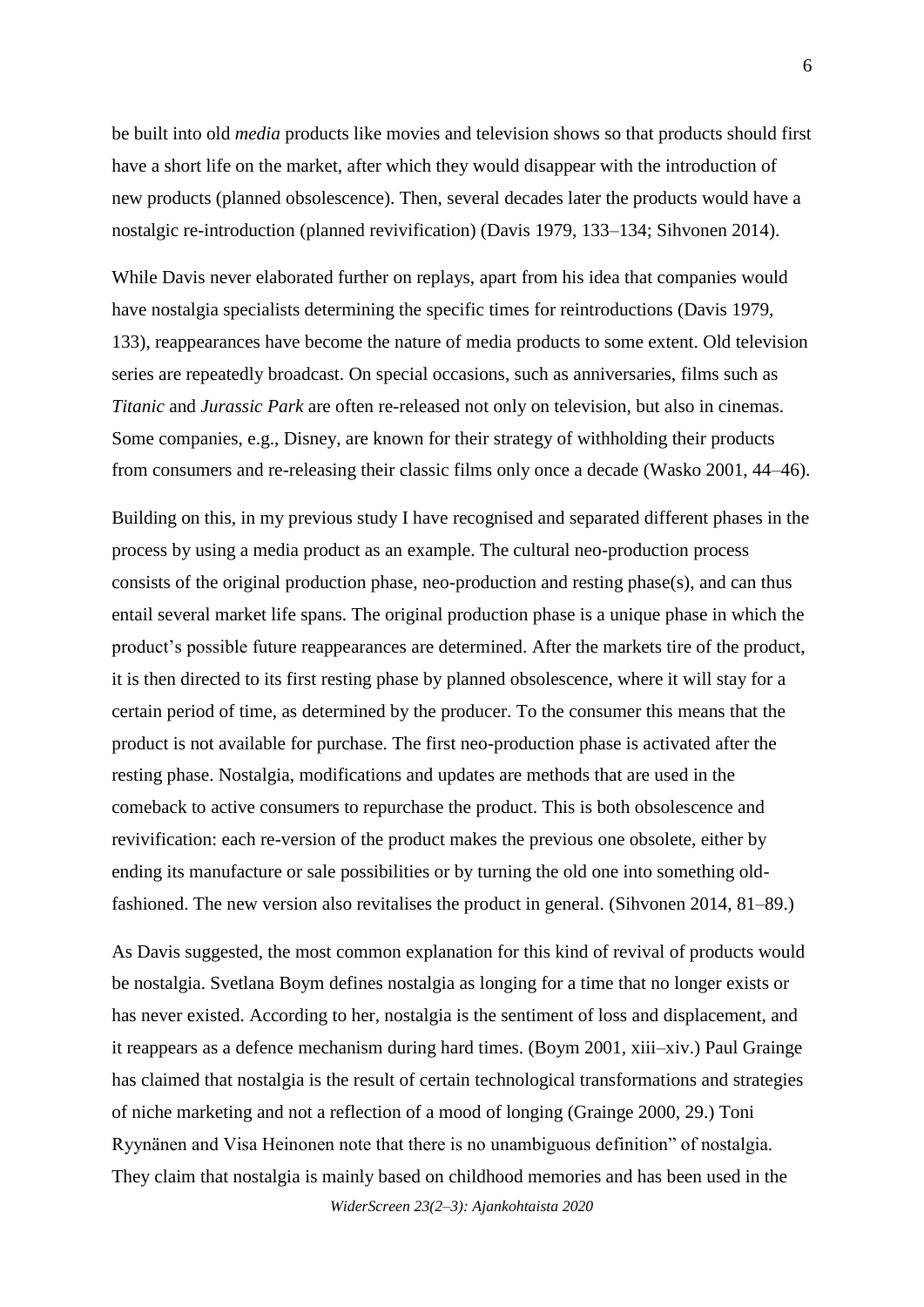literature to refer to memorable experiences. They have studied recalled consumption experiences, and found different temporal structures that involve nostalgia. (Ryynänen & Heinonen 2017.)

Indeed, there seems to be a whole economic structure behind nostalgia, not just a longing for bygone days and products. While I admit that nostalgia is a strong and significant influencer in the cultural neo-production process, it is not the only facet, nor the most interesting one to study. For instance, what happens to a classic during the process of planned obsolescence, e.g., what modifications are made or how does it develop otherwise, – these are far more interesting questions. In this article, I wish to draw attention away from nostalgia, and focus on how the board game *Kimble* has changed overtime, how the changes are justified by the manufacturer and seen by the users, and how these changes reflect conceptualisation of planned obsolescence in the cultural neo-production process.

#### **Case Product, Research Material and Method**

As Davis focused on media products, and I myself have in my previous study used a film as an example product, it is now time to explore other product types that are known to reappear. The usual market life-span of a board game is only a few years (Heljakka 2010, 23). Of course, the game's life continues among the players, and analogue games might preserve playability longer than digital games. Digital games can face rapid technological obsolescence when applications, technical supports and updates cease, or the physical disks corrode (See Newman 2012, 11, 16–19). Board games are prone to other forms of obsolescence depending on, for instance, how they are manufactured and from what they are manufactured.

*Kimble* (see Image 1) is one of the traditional and popular board games in Finland. It was introduced into the Finnish market in 1967 and has been in stores ever since. It is produced by the Finnish board game company Tactic Games Ltd (known before as Nelostuote)., which was founded in the same year. *Kimble* is based on the American game *Trouble*. Aarne Heljakka (Sihvonen 2019), who founded Tactic Games, and his family received *Trouble* as a gift from their American relatives. The game became popular among the children in the family, which made Heljakka realise that the game might sell well in Finland. He bought a license to manufacture and sell the game, and the production began in the family's garage where the game boards and game packages were manufactured by family members. The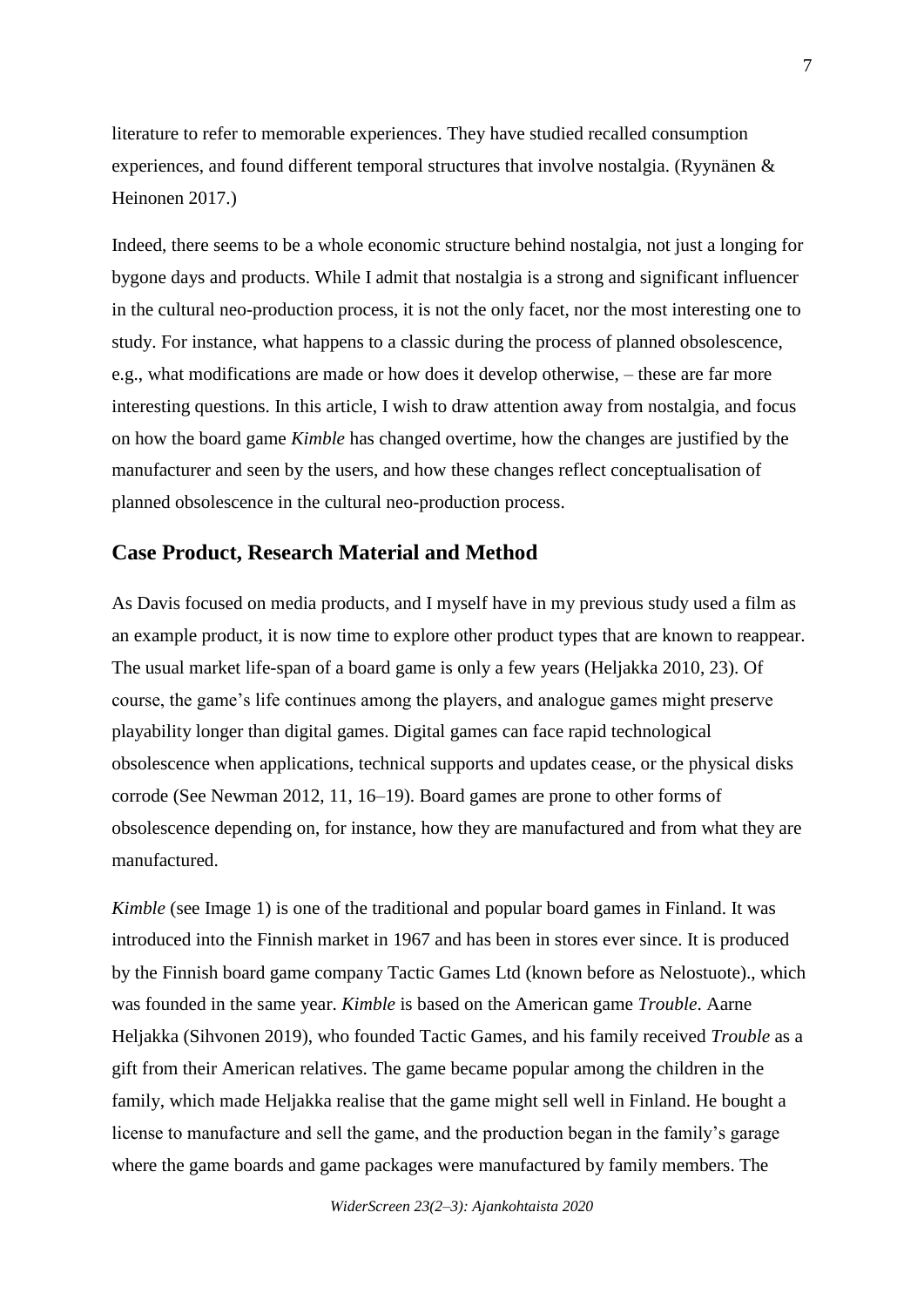game was named *Kimble* after Dr. Richard Kimble, a character in the television series *The Fugitive*, which was popular on Finnish television in the 1960s.



Image 1. The game board of the original Kimble version. Lilli Sihvonen 2015.

The idea of *Kimble* is to go around the game board and run away from the other players' game pieces. The board is composed of a square-shape but with eight plastic sides and a game track of small slots where players insert their game pieces. Each player has a set of four game pieces of either blue, red, yellow or green. The "Pop-O-Matic" die container is in the middle of the game board. To roll the die, the player pushes the Pop-O-Matic. The game starts when the player rolls six", and is allowed to move one piece to the starting point. Six" always allows another roll. Pieces are moved according to the die, and the game board is circled clockwise. If a piece lands on a taken slot, this piece eats" the other one which is sent back to the home base to wait for a new six". The winner is the one who first lands all their pieces on the finish. Kimble is a fast-paced, intense and loud game; not only do the players make a noise but especially the Pop-o-matic produces a loud sound. The game is also easily turned into a drinking game in which the rules are slightly modified and an alcoholic drink serves as punishment, – this is popular among students in a human sized version. (See Sihvonen 2017; Sihvonen 2018.)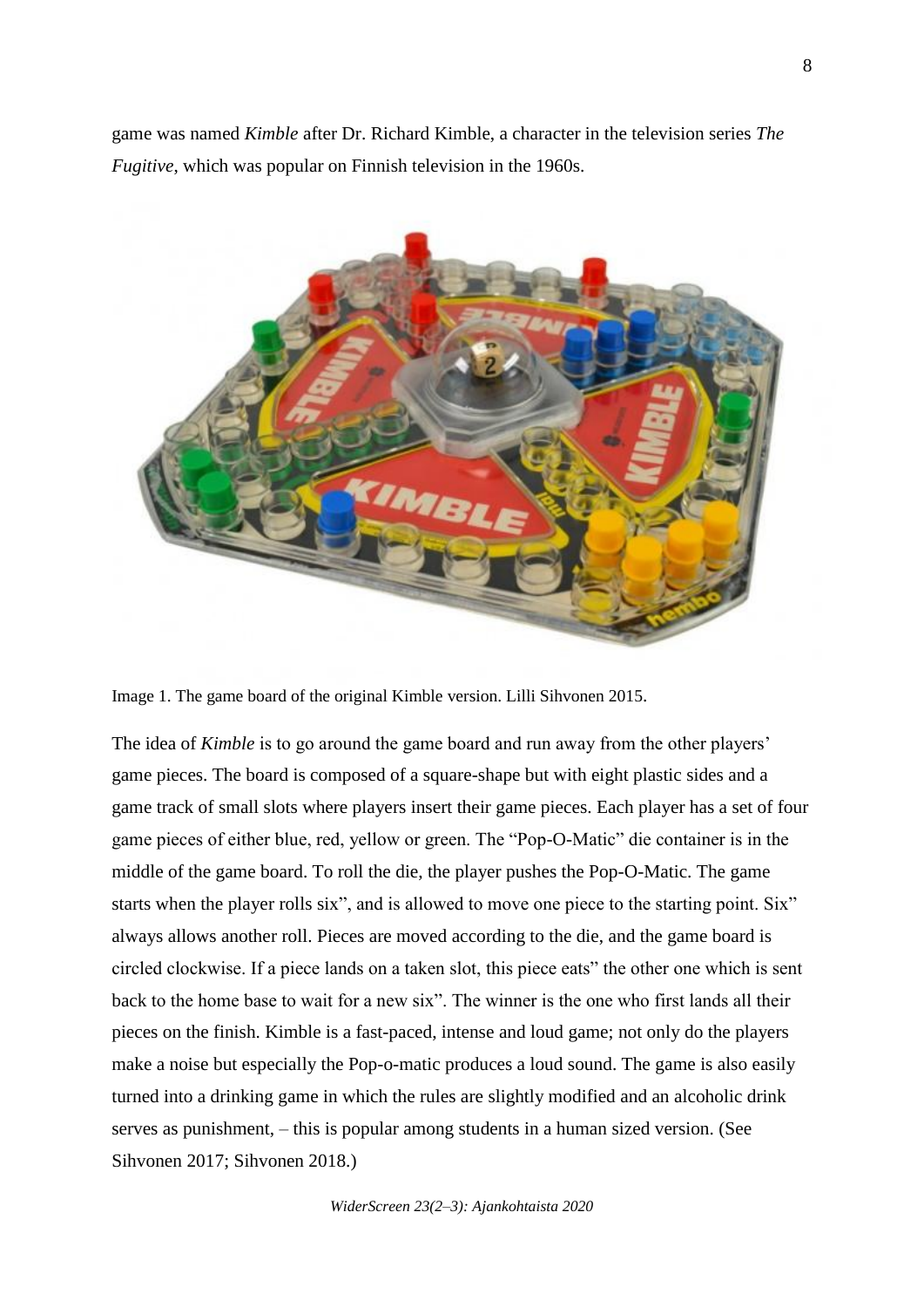The research material consists of the facets of manufacture and production, the users, and the product. These three different facets represent the actors that take part in the cultural neoproduction process. The first part of the research material, that is the manufacture and production facet, consists of interviews I conducted in 2015. I interviewed five specialists working for Tactic Games Ltd, three of them descendants of Aarne Heljakka: CEO Markku Heljakka (the founder's son and now a former CEO), creative manager Katriina Heljakka<sup>[3]</sup> (the founder's grandchild), and sales manager Kalevi Heljakka (the founder's son, retired). The two other specialists were the graphic designer Jussi Wallenius and the production manager Hannu Tuomola (retired). The interviews focused on the history and development of *Kimble*, and on the interviewee's own professional background and experience. They have all worked for the company for several years, especially the members of the Heljakka family, who began in childhood or adolescence.

The second part consists of the responses to the Kimble online inquiry I conducted in November 2015. I received altogether 247 responses, out of which 184 were women, 51 men, and 12 did not either answer the gender question or answered 'other'. The largest respondent groups were students (105) and workers (96), and those born in 1980s and 1990s. A more detailed demographic background description is given in the two charts below.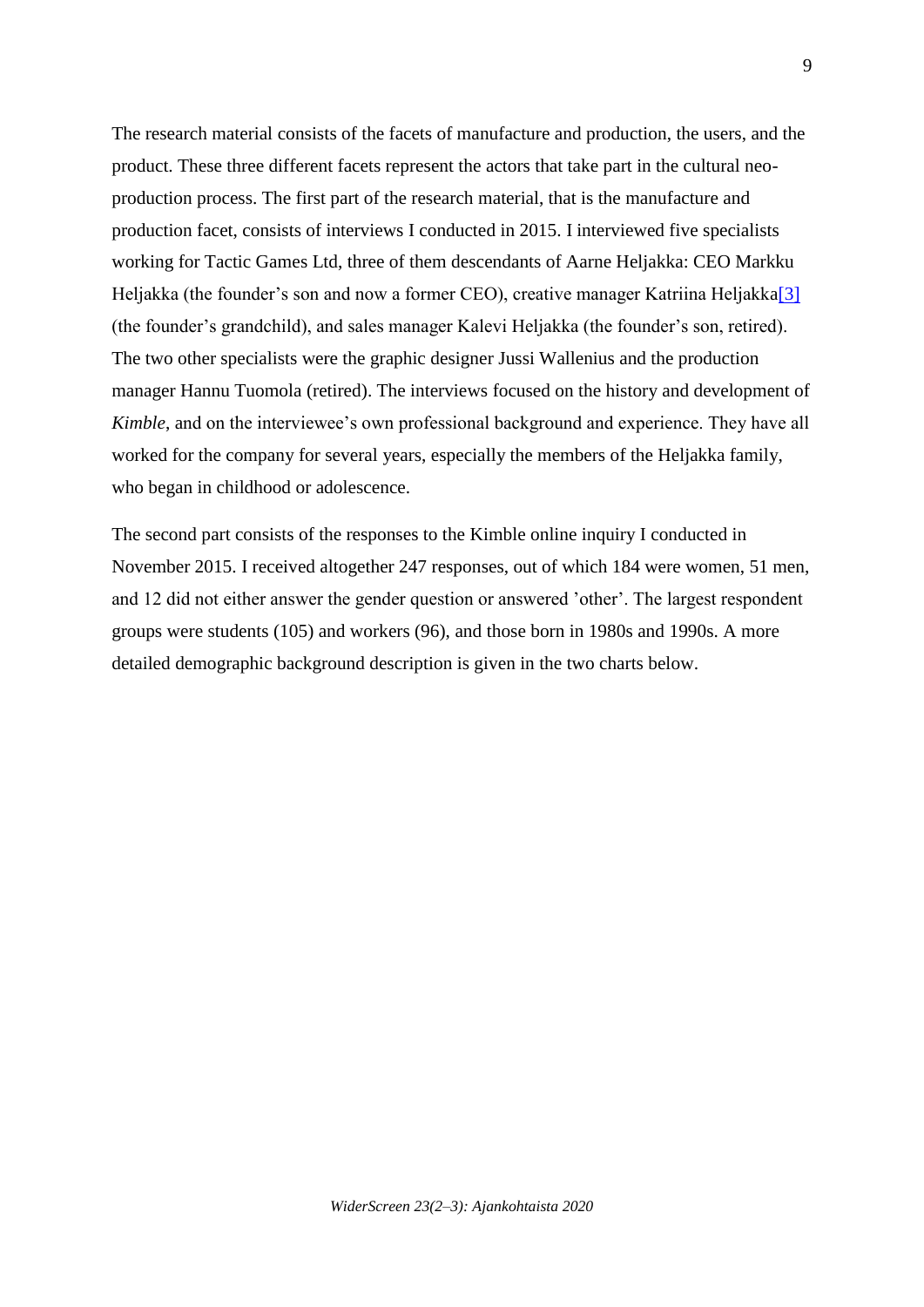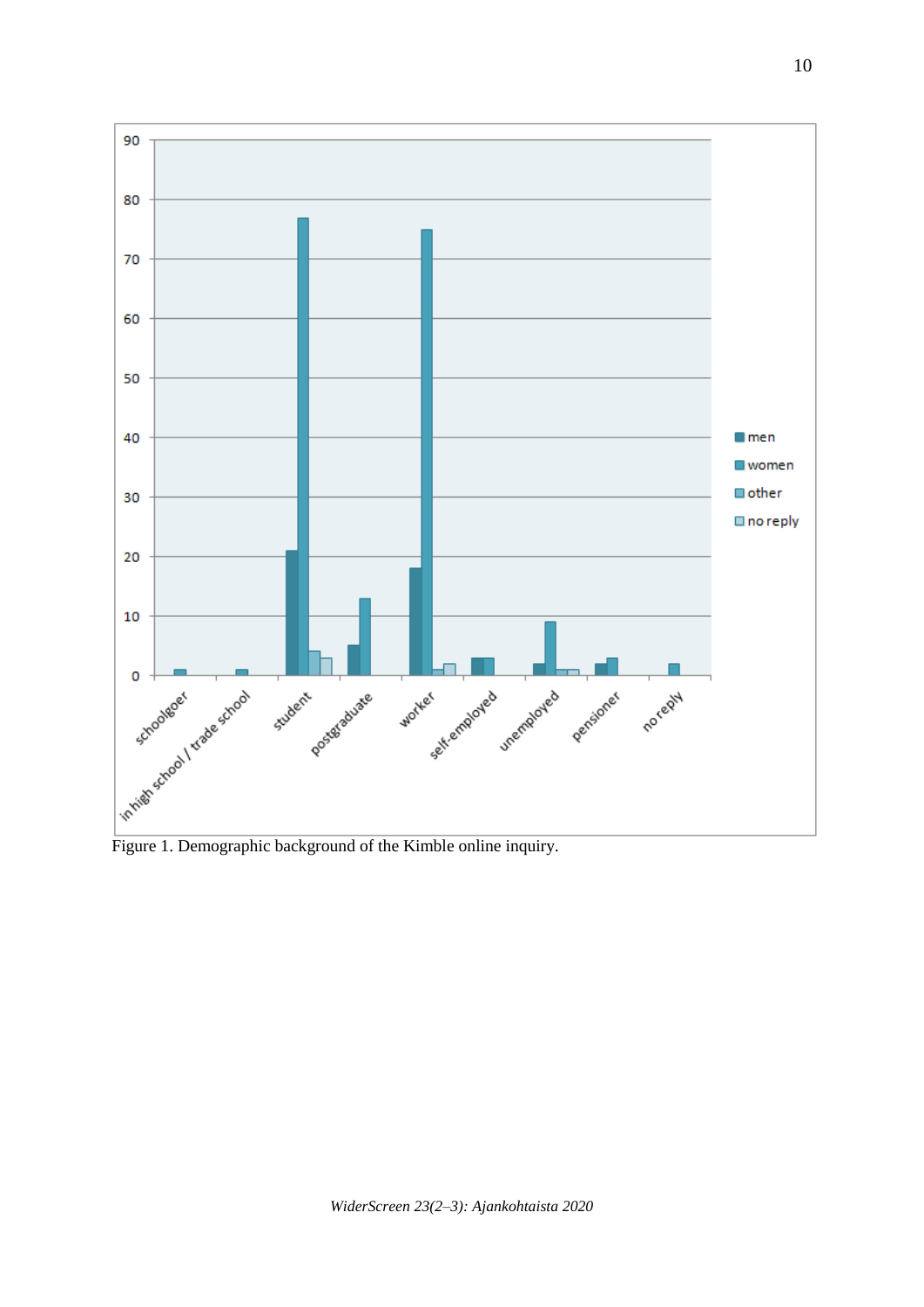

Figure 2. Demographic background of the Kimble online inquiry.

The inquiry form included 23 *Kimble* or board game related questions, but here I will only deal with the responses to the questions *17. Which Kimble versions do you own or recognise* and *18. Which Kimble version do you consider the best and why* because these questions specifically focus on different *Kimble* versions. *Question 17* had 21 different *Kimble* versions as options: the ones that had been published in Finland and I had documented so far. The options 'original version' and 'other' both included an open-ended text section for details: in the 'original version' the time of purchase year was specifically asked in order to determine the exact version they were familiar with, and in the option 'other' the participants were questioned as to whether they either owned or recognised *Kimble* versions that were not included on the list. All the questions on the online inquiry were mandatory, so both *questions 17* and *18* had 247 responses. Altogether 102 respondents, who either owned (had owned) or recognised an original version, gave an estimate as regards the purchase year, and 12 respondents mentioned either owning or recognising a *Kimble* version not on the list.

For this article, I have been particularly interested in what modifications have been made to which versions and why, and how users have perceived these changes. Both thematising and content analysis have been used in analysing the data. Thematising can be used to compare the occurrence of the themes that will enlighten the research problem. However, Eskola and Suoranta argue that thematising does not necessarily guarantee a very deep analysis. In order for it to function well, an interaction between the theory and empiricism is needed. (Eskola  $\&$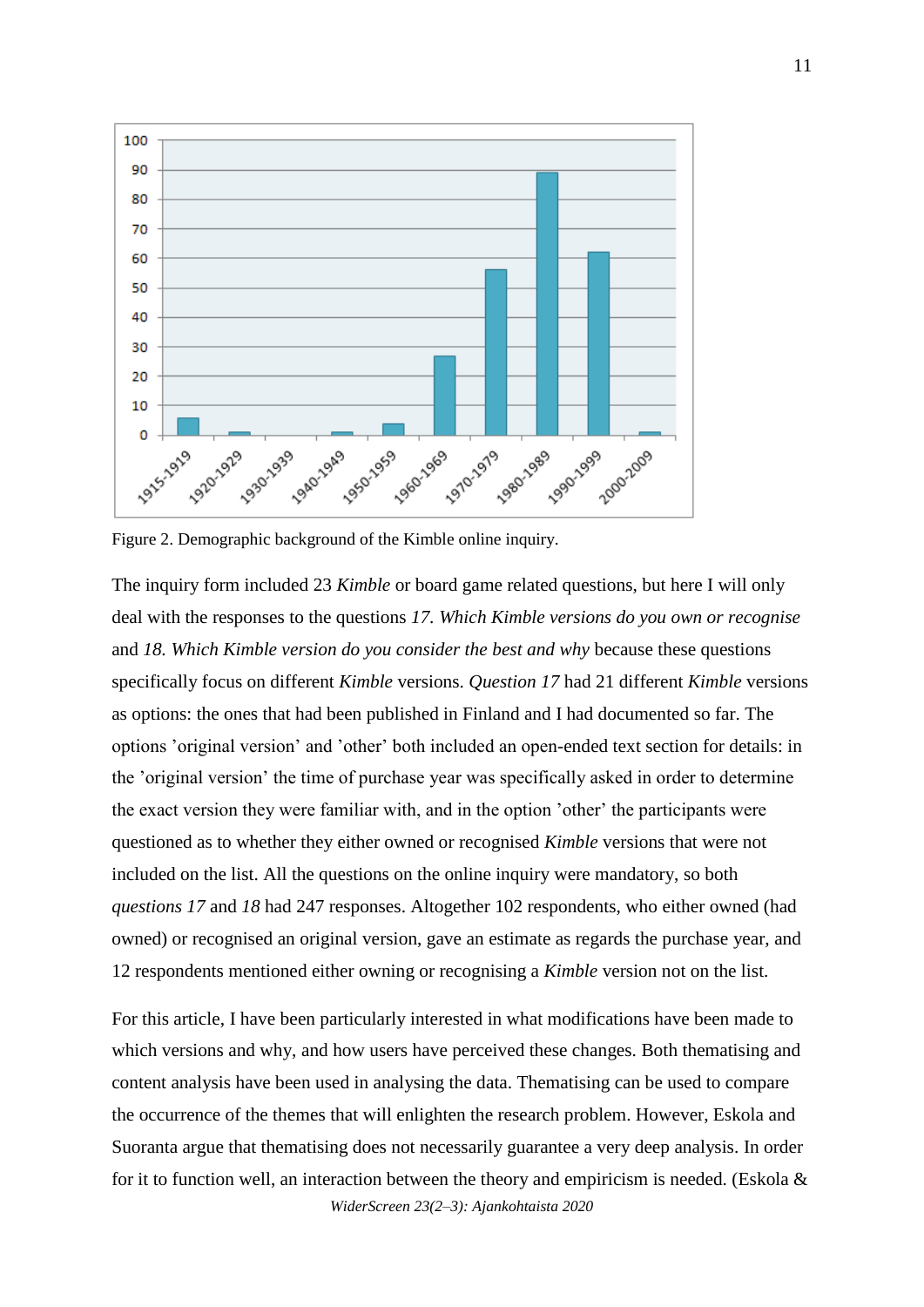Suoranta 2014, 175–182; see also Tuomi & Sarajärvi 2013, 93.) I have divided the interview material into four different categories: history and stories, modifications, permanent features, and users and user culture. These categories have been the themes of my previous research articles, and they also represent the different sections of the cultural neo-production process. For this article, I have separated the discussion of the modifications from the research material.

Content analysis is applied to both research materials. Content analysis is used to examine how or what has been written or spoken about the subject under analysis. It is usually used to quantify the content of the text by calculating individual words as well as sentences, and to compare qualitative research material in order to make generalisations. (Eskola & Suojajärvi 2014, 186–189; see also Tuomi & Sarajärvi 2014.) However, there are differences in understanding content analysis. For instance, Tuomi and Sarajärvi note that (at least in Finnish language) analysing (sisällönanalyysi) and separating (sisällön erittely) the content of a text into units and to present it quantitatively are two different aspects of the analysing method. In the first, the content is described verbally, while in the latter it is presented more as numbers/figures. (Tuomi & Sarajärvi 2014, 105–107.) Furthermore, Lindsay Prior has suggested thinking of content analysis as a hybrid method, combining both qualitative and quantitative modes of inquiry, and it is not uncommon to use content analysis along with various other methods (Prior 2014, 359–379). Although I have quantified the data and calculated the number of certain types of responses such as how many users have or have not noticed any of the modifications, which *Kimble* versions are in question and what is the users' response to modifications, I describe the results verbally when analysing them.

As Arjun Appadurai has noted, we are not to think of objects as just commodities. We are to follow the things themselves in order to find human transactions that enliven things. (Appadurai 1986, 3, 5.) Therefore, the third part consists of product documentation I gathered in the same year. I photographed and examined over 30 different *Kimble* versions including both the original and themed versions that had been published up to that date. A themed version combines the product with a character or theme: the company buys a license which gives the rights to do this. The character is like a new costume on the product, but the product keeps its distinct features. (Heljakka 2011.)

*Kimble* was Tactic Games' first product, and one of the first games to be manufactured from plastic in Finland, which gives it a historically significant context. Sihvonen and Sivula have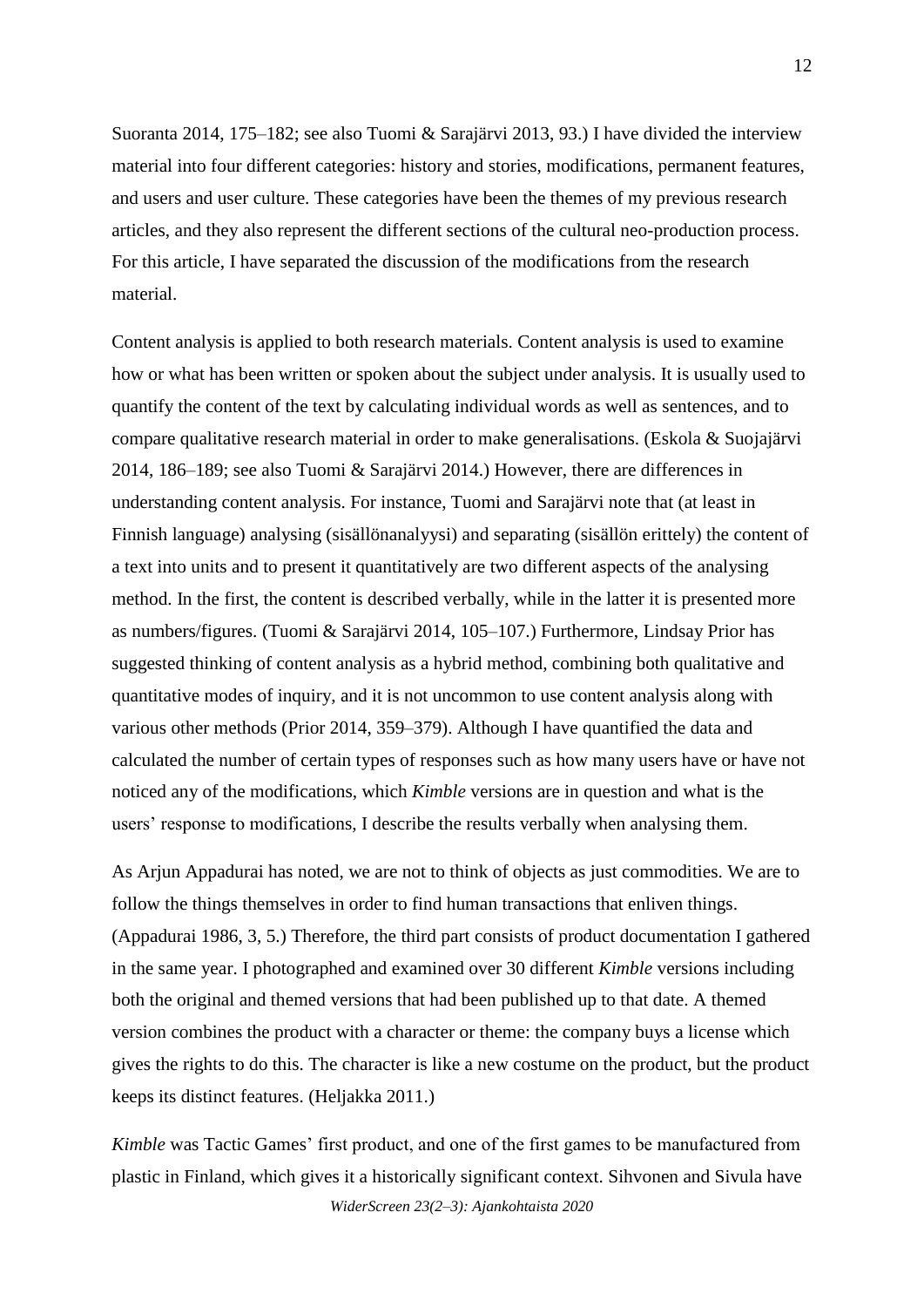previously noted that the game was memorable in the company's history. It has been recognised as a classic by both the company and the players. (Sihvonen & Sivula 2016.) It resists the traditional forms of obsolescence, and demands a renegotiation: as the interviewees argue, the game has always been manufactured to be physically durable. Aarne Heljakka even advertised the game's durability by standing on it without breaking it [\[4\].](http://widerscreen.fi/numerot/ajankohtaista/classics-age-the-flexibility-of-planned-obsolescence-in-terms-of-the-classic-finnish-board-game-kimble/?preview_id=5078&preview_nonce=270115153c&preview=true#_edn4) Even now, it is difficult to break *Kimble*, and it wears out slowly. *Kimble* makes a most interesting case since it is not planned to become obsolete, and the original version does not have actual resting phases. However, the renewing of the original version and the introduction of the themed versions point to a cultural neo-production process. In the next section, I will further discuss the relation of the experts' arguments and users' perspectives in terms of adaptive and forced obsolescence.

## **Adapting or Forced Obsolescence?**

As pointed out by Davis, consumers are encouraged through nostalgia to purchase products (Davis 1979, 133–134). In the cultural neo-production process, this applies especially to consumer groups who are reacquainted with the product and who have the potential to develop a nostalgic interest towards it. My studies have also shown that it is useful to the producer to design permanent and recognisable features in order to create a sense of familiarity and trust towards the product. To attract new consumers but also to offer something new to the existing ones, the product is modified and updated by renewing specific parts of its design, materials, production or marketing. (Sihvonen 2014; Sihvonen 2017.)

The changes made to a classic product are executed with serious consideration, and are rarely radical or quickly produced as in planned obsolescence. By adaptive obsolescence, I refer to modifications and improvements that are made voluntarily and gradually. These modifications are caused by something external to the company, such as consumer feedback, fashion, or safety concerns. Obsolescence is still relevant here since the product is in the cultural neo-production process and its previous version is rendered obsolete. The modifications to the original *Kimble* demonstrate the gradual development and adaptability of the product.

The original *Kimble* has been updated seven times in 40 years (1967–2007) (see Image 2). At first, *Kimble* greatly resembled its paragon, *Trouble*. The front cover of the package was a photograph portraying a family of four playing the game. The hole in the middle of the front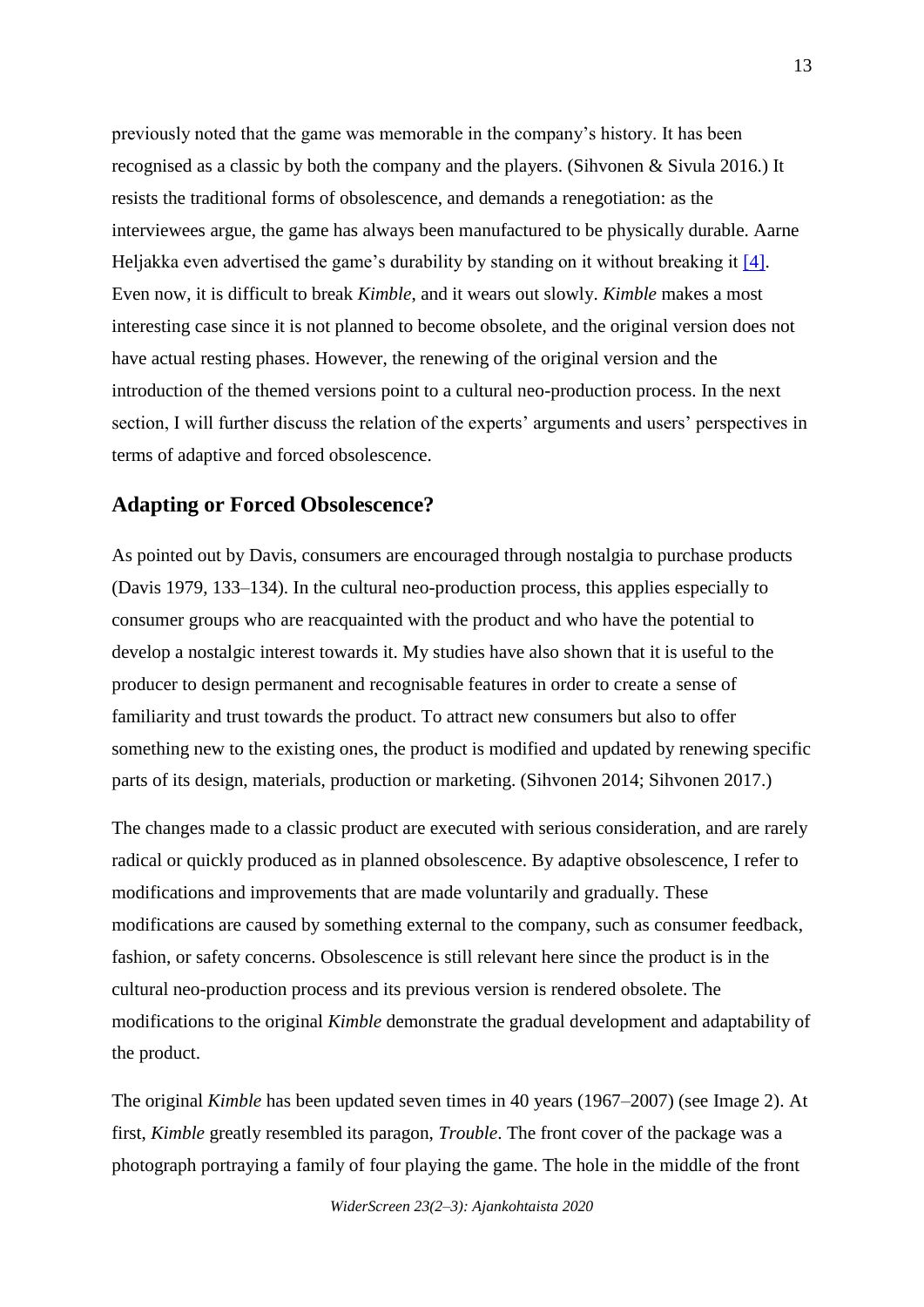cover was meant for the customer to push the Pop-O-Matic in the shop before purchasing the game. In 1972, the cover changed from a photograph to a drawing, yet its portrayal as a family game and the hole in its cover remained. The visual design changed considerably in the third version in 1977 when *Kimble's* new theme was established: a blue background with just the game board on it, and no hole in the cover. The next four versions have consisted of small adjustments that have kept the theme recognisable for the consumers. The front cover has only changed from a photograph to a computer-generated image of the game. The company's graphic designer says that these adjustments are done approximately every ten years, usually when the game has its anniversary.



Image 2. The development of the original Kimble. Lilli Sihvonen 2015.

Slade notes that psychological obsolescence means creating concern and shame about being old-fashioned. Its specialised form is the obsolescence of style, which is supposed to steer our attention to the object's visuality and design. (Slade 2006, 50–53.) This is something the consumers are supposed to experience, but companies are prone to it as well: keeping up with the changing visual designs. Changing the visual design is merely an adaptation to fashion, but at a far slower rate than expected in psychological obsolescence. The slow pace suggests a stable status in culture: the dated appearance does not cause harm to the product or the company.

Adaptive obsolescence also refers to the anticipation of future industrial and production demands and safety issues. In practice, this means modifying the product before any possible penalties take place. Such was the case with *Kimble's* wooden game pieces, which were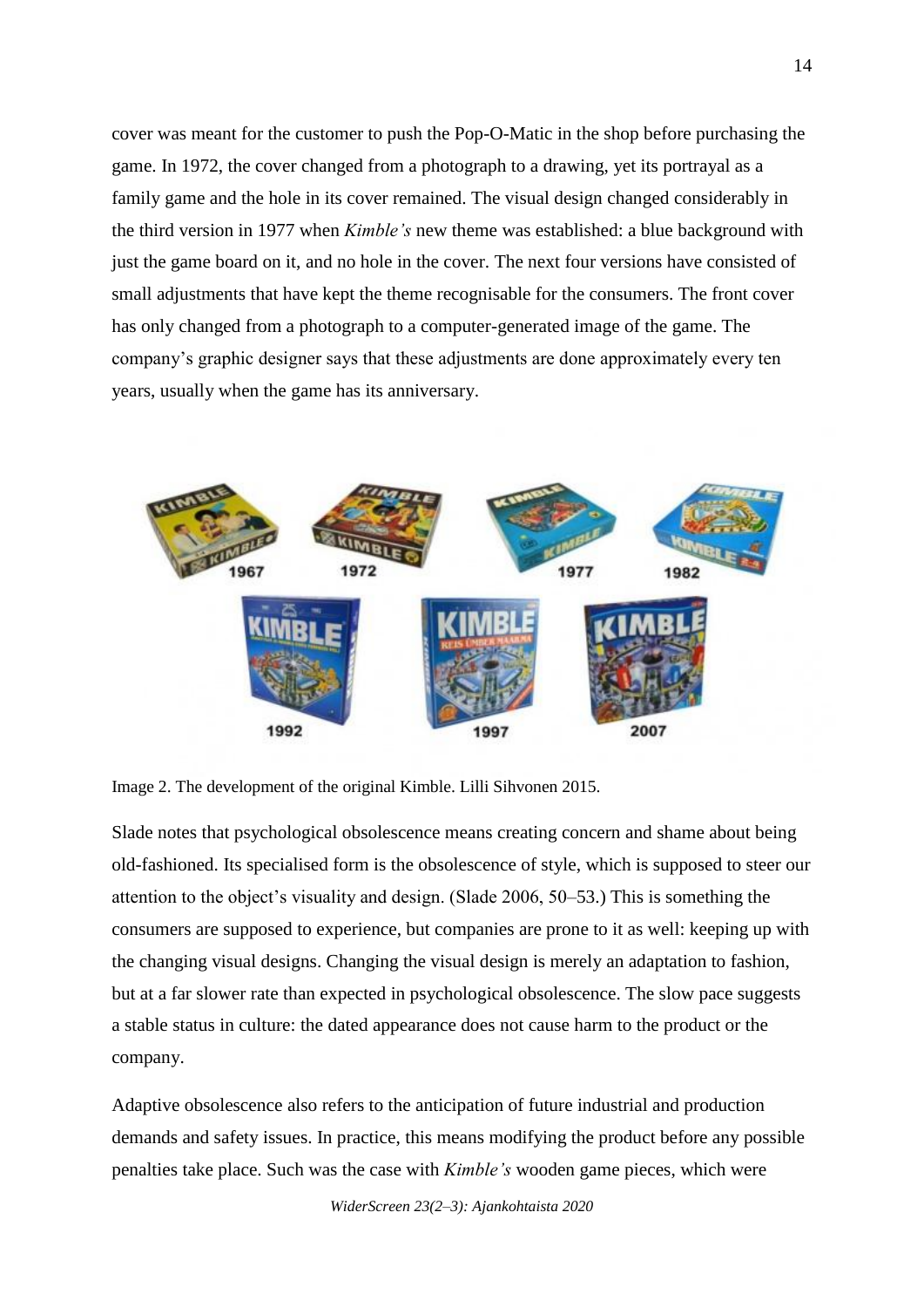changed to plastic in 1977. The CEO says that they could not say with any certainty whether the paint used in the pieces at that time was harmful. The plastic pieces were considered safer and allowed for the addition of a protruding edge on the outer surface to prevent the pieces from falling off the game board. The CEO has clarified that nowadays the wooden pieces are safer, and the retro versions of Kimble have reverted to wood. The development of Kimble also reflects the development of general processes of manufacture to ensure safer materials and methods.

According to the interviewees, the modifications have had a positive impact on the product and its manufacturing procedures. For instance, the hole was removed from the game package since customers complained about losing their game pieces. Both the former sales manager and the former production manager recall how the manufacturing of Kimble has developed: in early days, the game board was glued together which required a certain time to dry and a proper ventilation system. This made the process slow. Instead they developed a method of ultrasonic sealing where a small plastic plate is inserted under the game board and the parts are welded together. This is how *Kimbles* are still manufactured. In general, the adaptive obsolescence has occurred slowly and gradually, and has usually been the result of improvements. The modifications cannot be radical because a classic needs to secure its value when updated.

Jonathan Sterne has argued that obsolescence is not always planned but built-in or forced, and socially controlled (Sterne 2007, 22–23). The more advanced form of adaptive obsolescence would be forcing obsolescence. With an external force, such as legislation or the owner of the license, compels the manufacturer to make changes to the product, or a phenomenon such as fashion makes the product obsolete. This is close to social obsolescence, one of Brian Burns' four modes of obsolescence, which he says is either something that societies stop doing, or something that occurs when new laws and standards are adopted (Burns 2010, 46–47). This shows that the product is not entirely under the manufacturer's own influence.

The themed versions are ways to introduce the product to new generations via some known character or theme, such as the Disney Company's *Winnie the Poo[h\[5\]](http://widerscreen.fi/numerot/ajankohtaista/classics-age-the-flexibility-of-planned-obsolescence-in-terms-of-the-classic-finnish-board-game-kimble/?preview_id=5078&preview_nonce=270115153c&preview=true#_edn5)* (see Image 3) or *[Angry Birds](http://angrybirds.com/)* based on a mobile game from the Finnish game company *Rovio Entertainment* (see Heljakka 2011). Some of the interviewees note the strict design instructions have to be followed when a license is bought. In some cases, the license is so expensive that the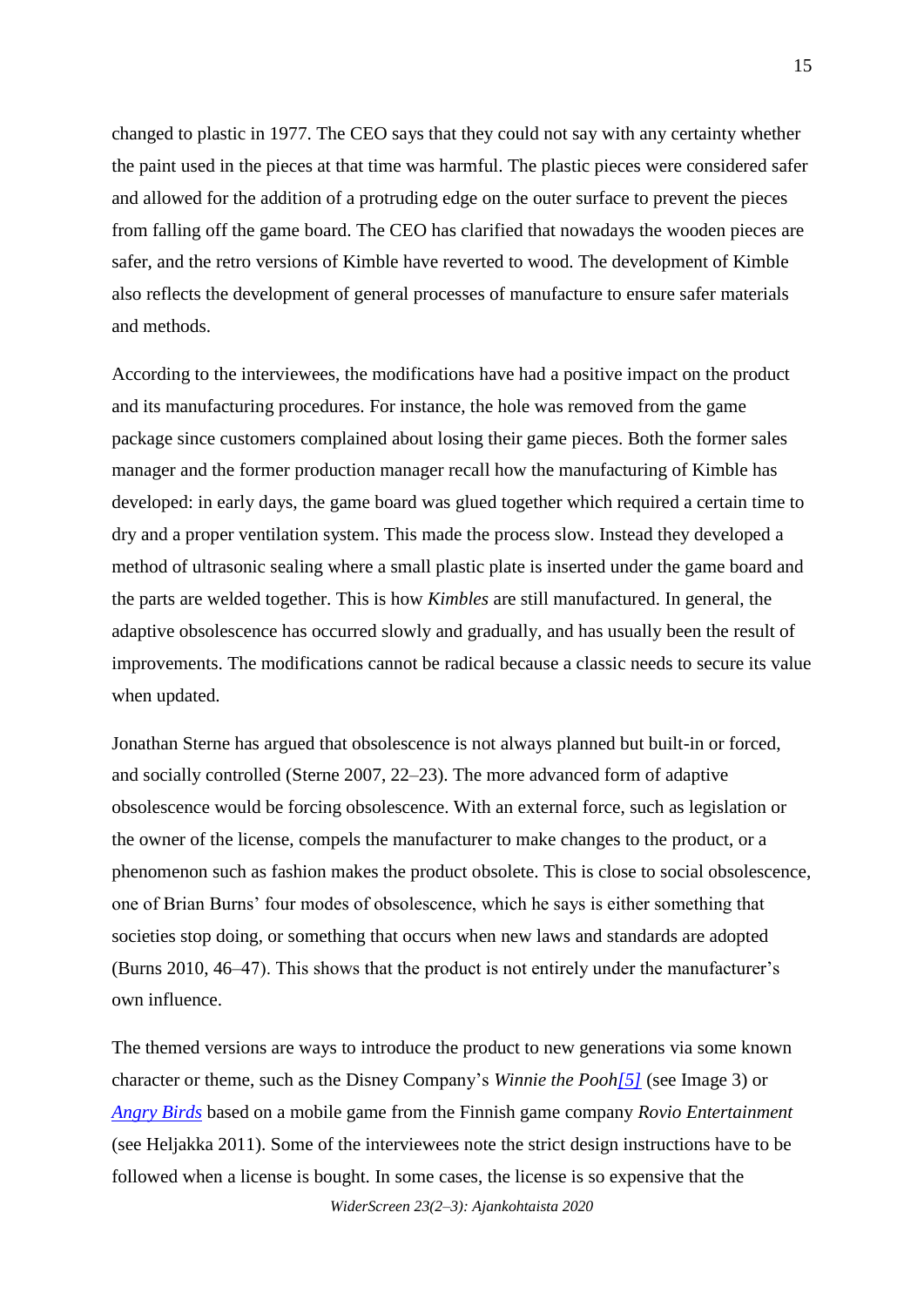company can only use the visual design and is unable to design any new material components such as new game pieces. Each new themed version is chosen according to whatever is popular at the time. They have much shorter market lifespans than the original versions, mainly due to the rapid changes in fashion or closing contracts that force them to be obsolete.



Image 3. Winnie the Pooh Kimble. Lilli Sihvonen 2015.

The success of the themed versions can differ quite a lot. For instance, *Winnie the Pooh Kimble* is the first themed version ever published (2000), and the interviewees link it to a new era in *Kimble's* history since it turned out to be a huge success where two classics were combined – a classic Disney character with a classic product (See Sihvonen & Sivula 2016). This themed version, with game pieces taking the shape of *Winnie the Pooh*, has lasted over time, and its visual design has been updated as the Disney Company has itself renewed its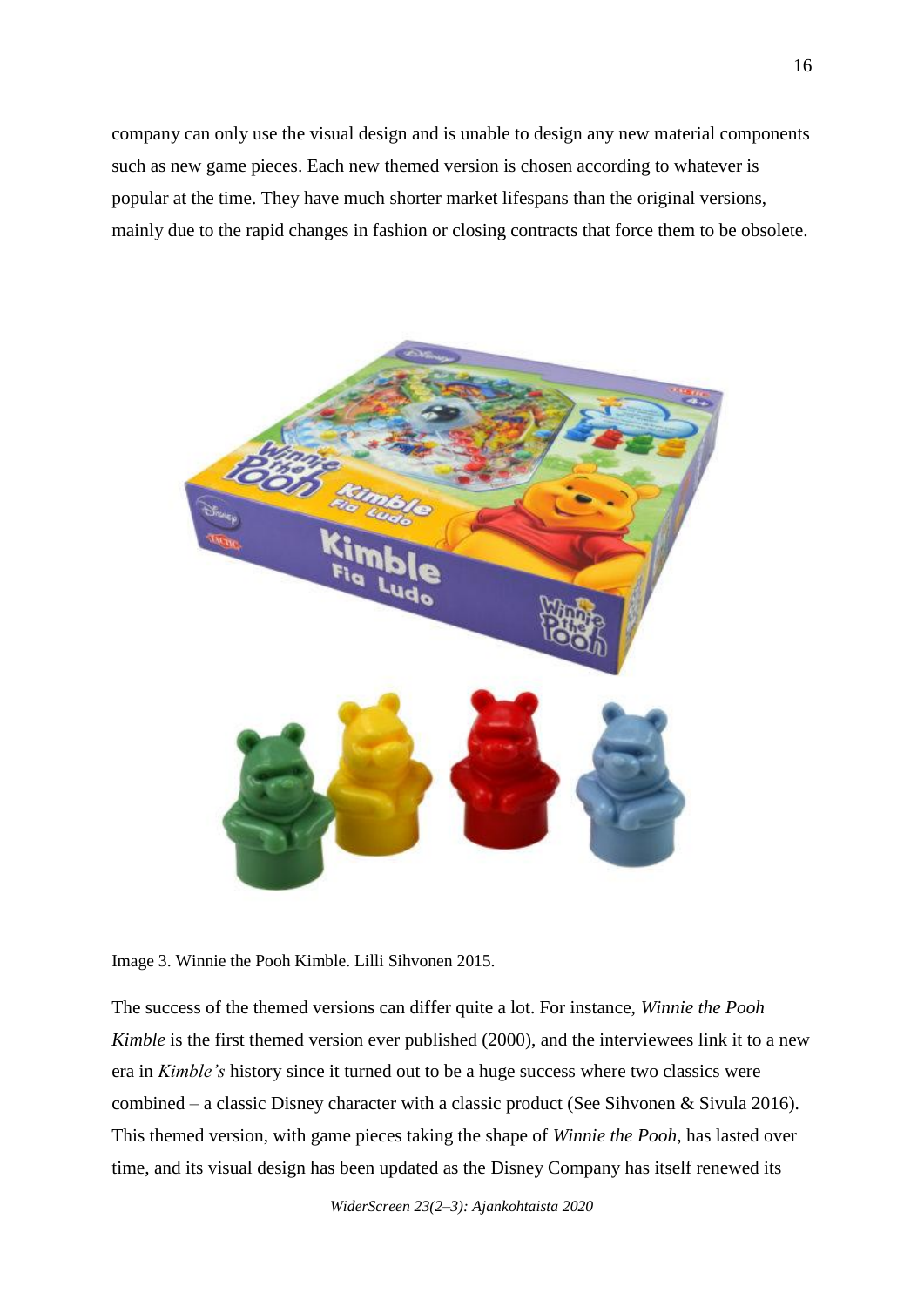own characters. Another themed version is *Beyblade Kimble* (Image 4), with a design based on the anime series *[Beyblade](http://beyblade.com/)*, and the game pieces are the same shape and colour as the originals, but the players can put stickers on them. *Beyblade Kimble* was not as successful as *Winnie the Pooh Kimble*. The CEO explains that sometimes the target group and the product do not meet, and with the themed versions, there is always a risk involved since there is no guarantee of a successful version. However, themed versions enhance the life of the original version.



Image 4. Beyblade Kimble. Lilli Sihvonen 2015.

For the online inquiry respondents, the most recognised and owned version was the original *Kimble*. Moreover, when asked which was the best *Kimble* version and the reason for that choice, most of them chose the original version either because it was the only one they had ever played, they did not recognise other versions, or they thought the themed versions were too commercial. Some did not answer the question, while others claimed that they were unqualified to answer because they did not know other versions. For most, the time of acquisition of the original *Kimble* was unclear. They speculated that they had either bought it or receive it as a gift in their childhood in the 1990s, which also correlates with their age distribution. However, none of them described their version or gave any details about it. It is possible that due to the gradual and slow change of the current blue original version, the modifications were not visually memorable. The respondents did not know that *Kimble* had changed as only radical changes tend to be noted, or the modifications to *Kimble* were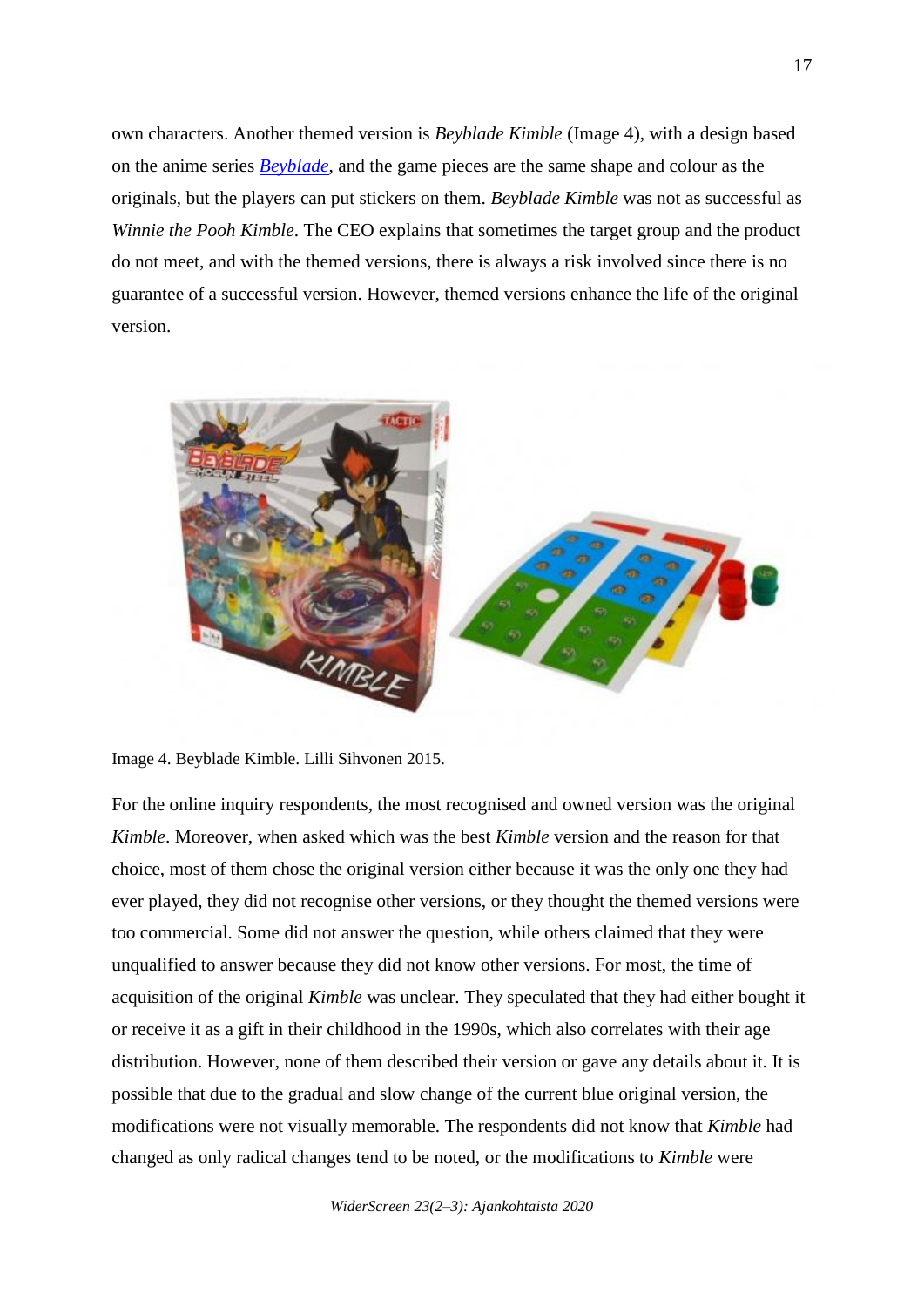considered irrelevant. It is also possible that the question was not constructed sufficiently clearly for them to understand that they were being asked for a description of their version in order to determine the exact original version in question. The participants, of course, assumed I knew the game and that the game was generally known in Finland.

Interestingly, the themed versions were more often recognised than owned by the respondents compared to the original version  $[6]$ . There is a huge difference between recognising the versions mentioned in this article. For instance, only 9 respondents claimed to recognise *Beyblade Kimble*, while both *Angry Birds Kimble***[\[7\]](http://widerscreen.fi/numerot/ajankohtaista/classics-age-the-flexibility-of-planned-obsolescence-in-terms-of-the-classic-finnish-board-game-kimble/?preview_id=5078&preview_nonce=270115153c&preview=true#_edn7)**versions were more widely recognised, and the original *Angry Birds* version also owned by a few. *Winnie the Pooh* was recognised by 52 respondents and also owned by 12. This clearly confirms the CEO's comment on the themed versions: the franchise has a huge impact on the success even though it is still the same product.

Consequently, the themed versions were not familiar to the respondents but this can also be because of the distribution channels of the online inquiry which correlates with the age distribution of the respondents: as I advertised the online inquiry, it first spread through the university and social media channels and only after that reached local media channels and board game groups. The online inquiry might not have reached the right target groups for the themed versions as the first was published in 2000, and the respondents who might have played those versions could have been just children at the time of the online inquiry. Should I release it again in 2025, it might reach the target groups of the themed versions and change the research results.

Regardless, the respondents resisted the commercialism and stated that the original version endures over time and is not prone to fashion. This was the case, even though the themed versions are physically just as durable as the original version. On the other hand, some respondents showed interest in the themed versions due to fandom and design. For instance, *Pori Kimble* (a version which is designed based on the Finnish city Pori and where Tactic Games' headquarters is located) was claimed to be interesting. There were also a few who considered the first original *Kimble* (with a photograph) the best one. They mentioned the wooden pieces but not the hole on the cover, but this still indicates a mild interest towards the retro versions of *Kimble*. Miles Park claims that while fashion is a major reason for product obsolescence, it can have a positive impact on extending product lifespans. In fashion circulation, classics and collector's items are created, and retro and nostalgia function as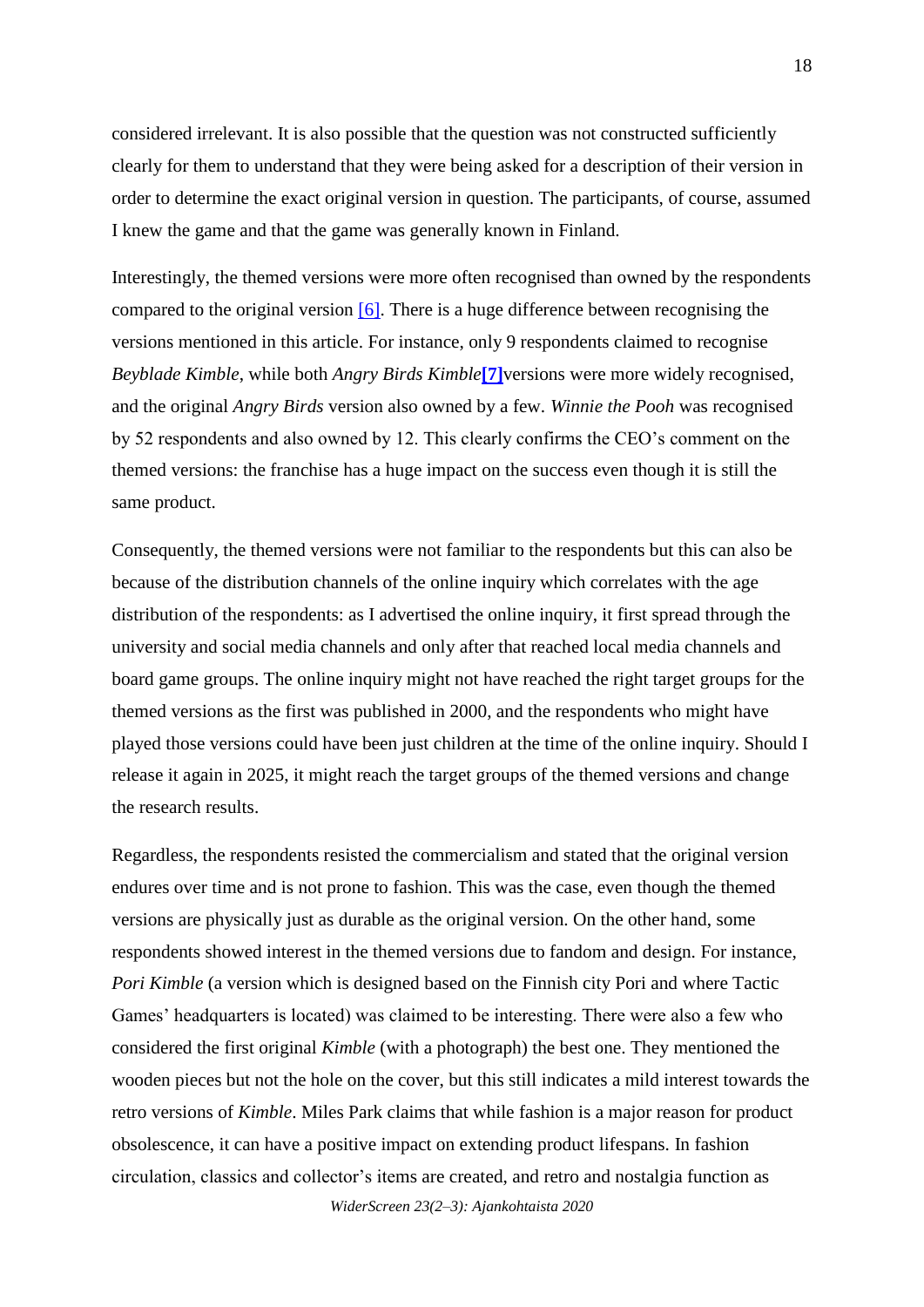marketing strategies in recycling the past styles. Park also considers the advertising of 'design classics' right at their launch problematic.(Park 2010, 95–96.) Classics cannot be artificially manufactured.

As themed versions extend the life of *Kimble*, they also indicate how prone *Kimble* can be to fashion but only when themed versions are in question. The online responses confirm the forms of adaptive and forced obsolescence: while the original version adapts to whatever cultural context there is, the themed versions live only a fragment of the life of the original version and they are forced not planned to become obsolete.

#### **Conclusion**

In the beginning of this article I asked how does a classic product change the purpose, outcome, and definition of planned obsolescence?

In the previous chapter, I presented a classic Finnish board game *Kimble* and its original and themed versions to elaborate new forms of planned obsolescence: adaptive and forced obsolescence, that is, voluntarily made modifications and ones that are forced by something external to the manufacturer. I have briefly described these new terms of obsolescence with an explanation and case examples in the following table. Undoubtedly, the line between different forms of obsolescence is subtle. For instance, although the creative manager was not certain why the materials in the original game pieces were changed, she said that these things can happen when a subcontractor closes down or another material becomes more common and cheaper. The manufacturer is either forced to modify the product or voluntarily chooses a new material.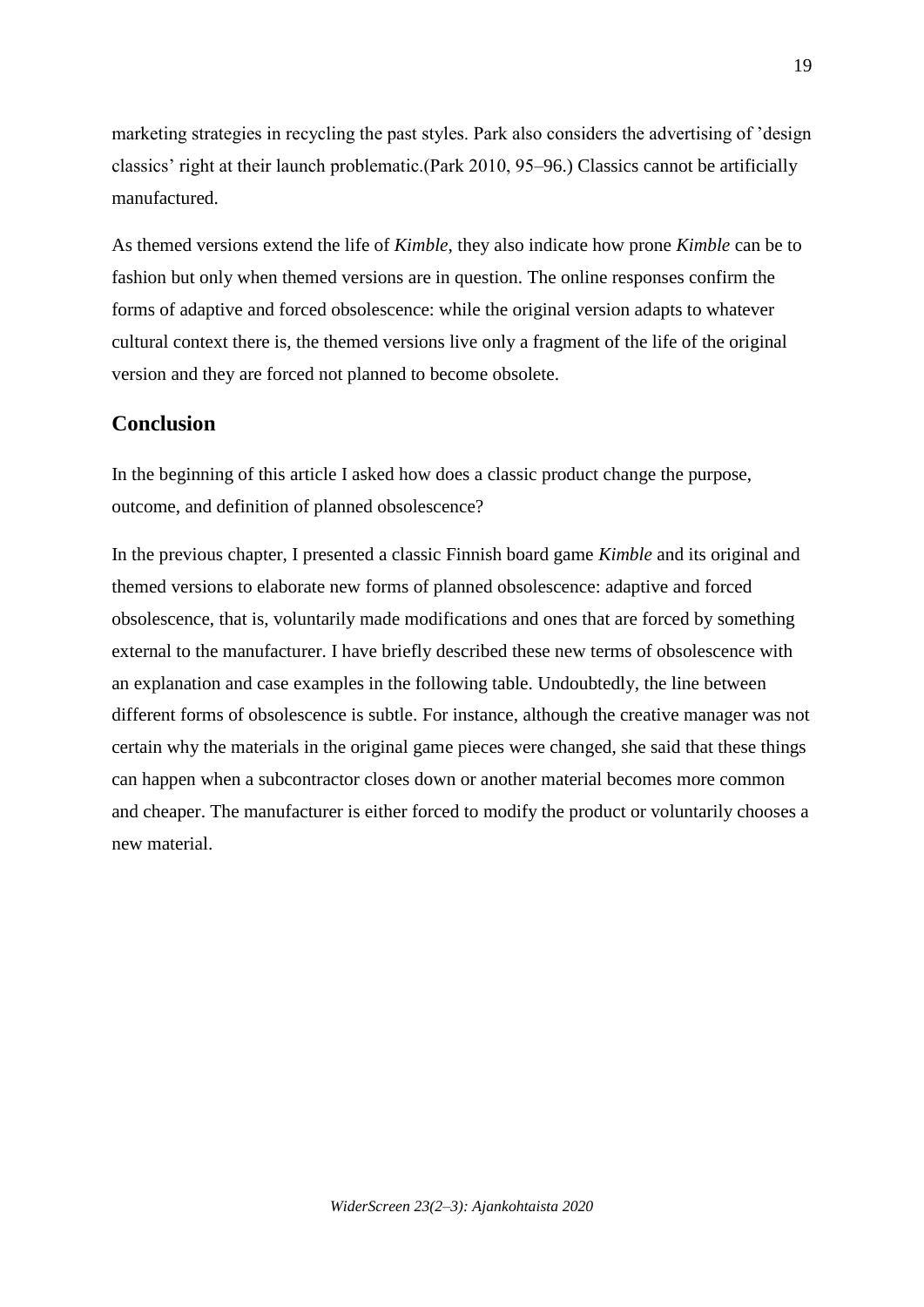| <b>Form of Obsolence</b>                                       | <b>Description</b>                                                                                                                                                                                                                                                       | <b>Case Product Kimble</b>                                                                                                                                                                    |
|----------------------------------------------------------------|--------------------------------------------------------------------------------------------------------------------------------------------------------------------------------------------------------------------------------------------------------------------------|-----------------------------------------------------------------------------------------------------------------------------------------------------------------------------------------------|
| Adaptive<br>(FI: Sopeuttava)                                   | Modifications and<br>improvements that are<br>voluntarily and gradually<br>done. Caused by something<br>external to the company.                                                                                                                                         | Gradual development and<br>adaptability of original<br>Kimble versions: slow change<br>in visual design, anticipation<br>of future industrial and<br>production demands and<br>safety issues. |
| Forced<br>(FI: Pakotettu)                                      | An external force, such as<br>legislation or owner of the<br>license, compels<br>manufacturers to make<br>changes, or a phenomenon<br>such as fashion makes the<br>product obsolete.<br>Manufacturer is focerd to<br>make modifications.                                 | The introduction of themed<br>versions: licenses are bought<br>and last certain amount of<br>time, they are chosen<br>according to whatever is<br>popular at the time.                        |
| <b>Planned Obsolence</b><br>(FI: Suunniteltu<br>vanhentaminen) | A method that limits the use<br>of a product or a service<br>technologically, materially, or<br>psychologically (Sihvonen<br>2014). A sortment of<br>techinques used to artifically<br>limits the durability and to<br>stimulate repetitive<br>consumption (Slade 2006). | Not applicable.                                                                                                                                                                               |

Table 1. Adaptive, forced, and planned obsolescence. Lilli Sihvonen 2020.

These new forms arise for two different reasons: Firstly, *Kimble's* cultural neo-production process is only partial, and secondly, *Kimble* is physically durable. As explained earlier in this article, planned obsolescence is part of the cultural neo-production process in which classics are created, and its role in the process is to direct the product into a resting phase limiting the product availability. However, *Kimble* is not the type of product that rests: the original version is constantly available, and themed versions only exist for a while without ever reappearing apart from a few exceptions. The effect of planned obsolescence in *Kimble's* cultural neo-production process is not complete; it is not *planned*. Rather, what occurs here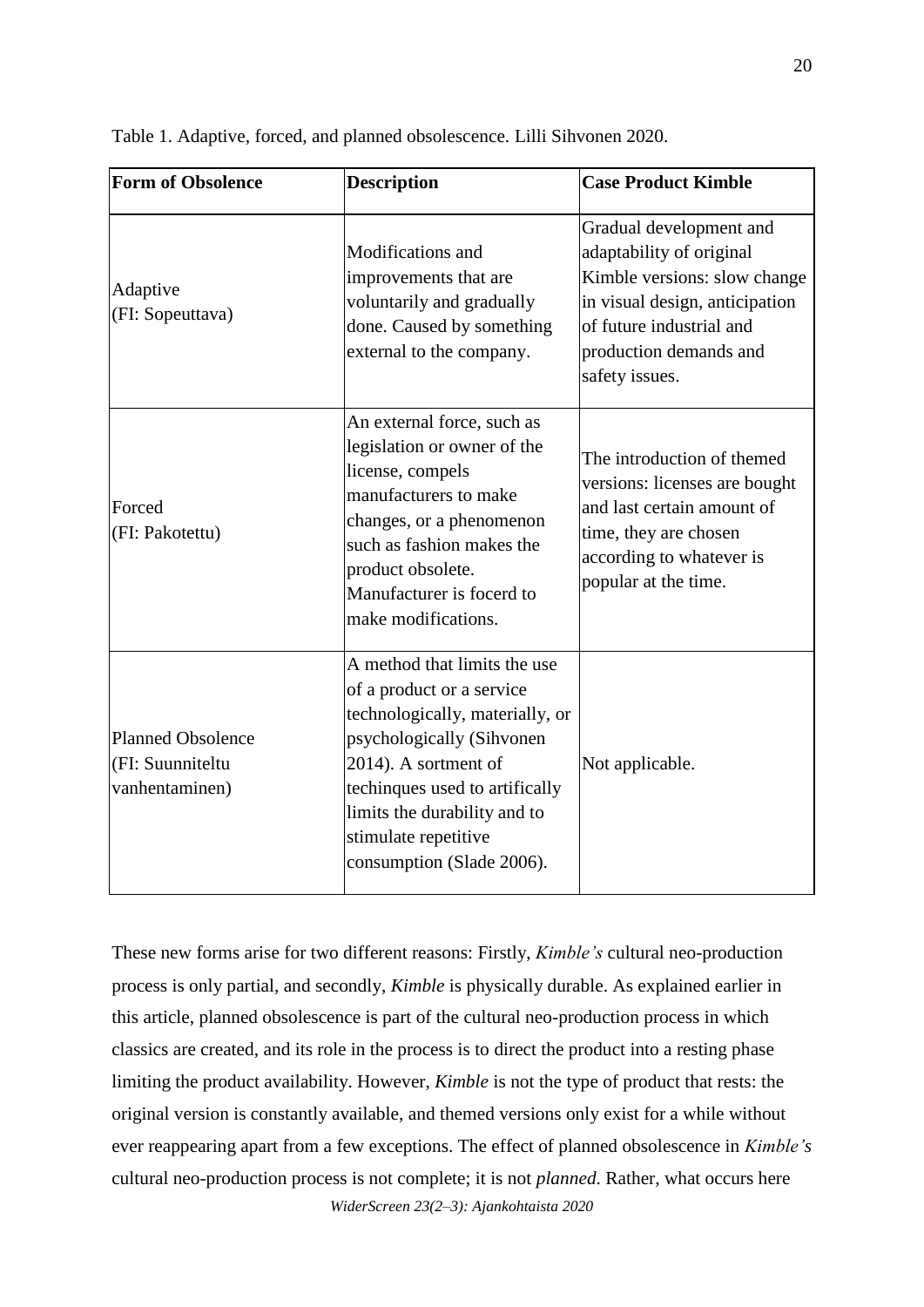are lighter versions of obsolescence but still obsolescence as the previous versions will no longer be available. I have illustrated this in the diagram below to demonstrate how the different forms might stand in relation to one another in the resting phase of the cultural neoproduction process. Lighter versions of obsolescence are the consequence of a physically durable product being in the cultural neo-production process, and the reason for the partial process.





According to Daniel Miller, an object's own material possibilities and constraints may indicate some general material practices (Miller 1987, 105). The second reason, being physically durable, indicates a strong resistance to planned obsolescence. Although obsolescence is usually seen as the perishability of the material and the end of usefulness, in the cultural neo-production process the impact of obsolescence is not perpetual. The product in general does not become obsolete, but versions of it do, at least from a manufacturing point of view. Rob Lawlor's distinction between item obsolescence and product obsolescence is useful here: in item obsolescence, a single individual item becomes obsolete while product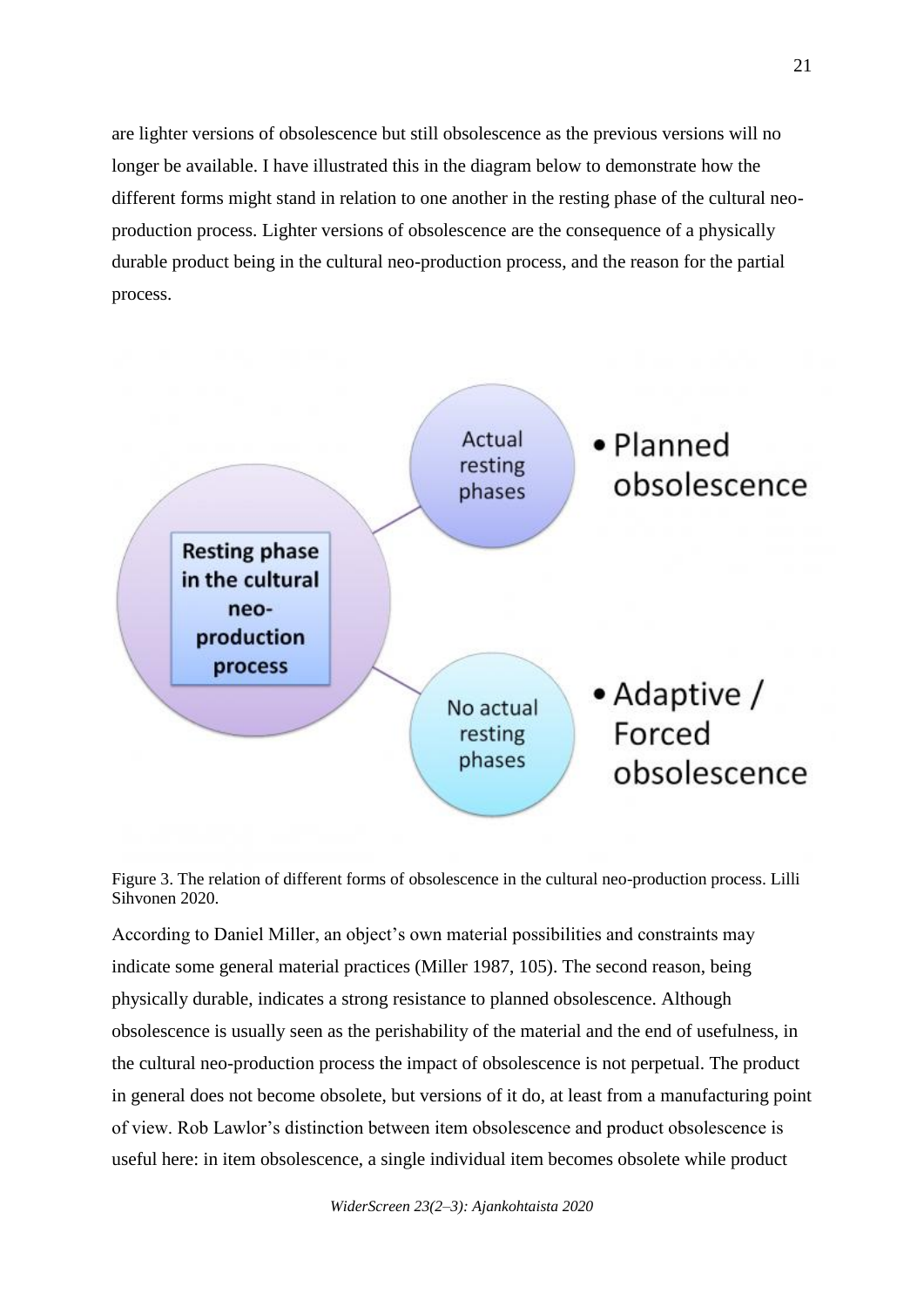obsolescence makes every single item of the product obsolete (Lawlor 2015, 401–426). *Kimble* versions might face product obsolescence, but the individually owned versions can continue for ever due to their durability. From a planned obsolescence point of view, the CEO claimed that *Kimble's* only weakness is its durability: it is, in fact, too durable. Durability is, as argued by Tim Cooper, the required function of the product in its normal conditions of use (Cooper 2010, 8). Roland Strausz claims that it is often difficult to assess durability before purchase, but it is learnt in the use (Strausz 2009, 1405–1406). Kimble can be acknowledged as being more durable than required (See Sihvonen 2017), and its durability is one of the reasons for adaptive and forced obsolescence; it cannot be weakened on purpose because that would cause the loss of customers to the company.

Kathleen Fitzpatrick has suggested that planned obsolescence is an encompassing term for different kinds of cultural conditions each of which need different methods of analysis and response (Fitzpatrick 2011, 1). Thus, its qualities are constantly being reconstructed and negotiated by different scholars. Every definition and perspective (when well argued) is reasonable and justifiable. It is difficult, and perhaps unnecessary, to compress obsolescence into a one specific term. It is flexible term, and this flexibility is revealed by studying products that are not supposed to become obsolete and the cultural neo-production process in which classics are created. Classics do not exist without planned obsolescence; not only because it is part of the cultural neo-production process directing them to a resting phase, but also because other products around classics become obsolete. More importantly, it does not always lead to the wearing out and breaking of the product.

Of course, more research on the matter is needed. It will be necessary to investigate different types of classics and their cultural neo-production processes to determine the contexts where the different forms of obsolescence actually occur. Then, it would be possible to turn the cultural neo-production process into a tool to extend product life.

#### **References**

All links verified 11 October 2020.

### **Research material**

#### *Interviews*

Katriina Heljakka, creative manager, 23.1.2015. Recording and transcription in author's possession.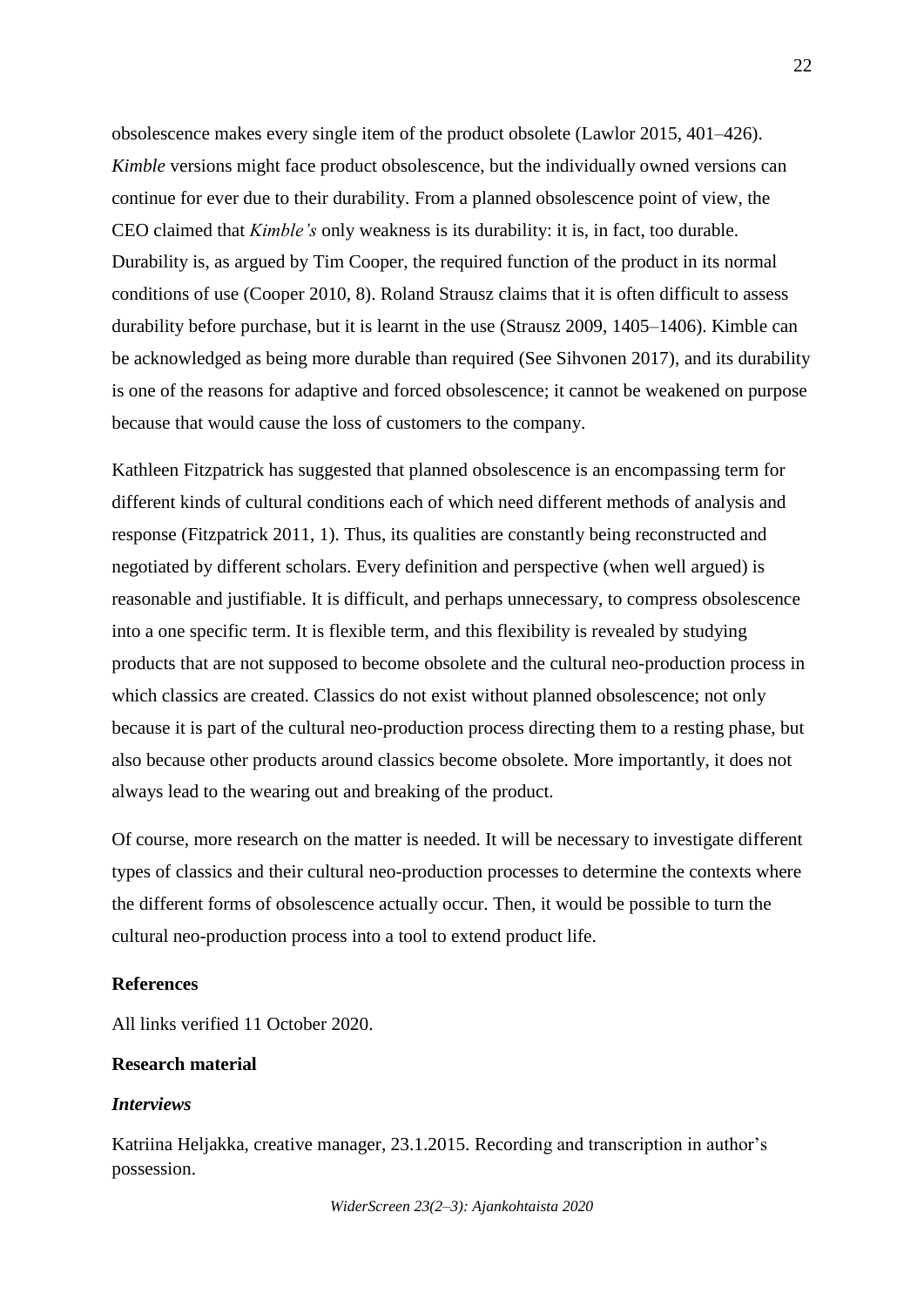Markku Heljakka, CEO, 5.2.2015. Recording and transcription in author's possession.

Jussi Wallenius, graphic designer, 5.2.2015. Recording and transcription in author's possession..

Kalevi Heljakka, (retired) sales manager, 11.9.2015. Recording and transcription in author's possession.

Hannu Tuomola, (retired) production manager, 5.11.2015. Recording and transcription in author's possession.

## *Kimble documentation*

Kimble original versions 7. Material in author's possession.

Kimble themed versions 21. Material in author's possession.

## *Online inquiry*

Kimble online inquiry, Webropol form, November 2015. Respondents 247 (women 184, men 51, other 6 and no reply 6). Material in author's possession.

## **Online videos**

"Domino – Klassikot eivät vanhene – Olohuone" . *Youtube* 17.8.2017. [https://www.youtube.com/watch?v=rAp6toARXwY.](https://www.youtube.com/watch?v=rAp6toARXwY) (transl. Domino – Classics do not age – The Living room scene" , *Youtube*)

# **Websites**

Angry Birds. [https://www.angrybirds.com/.](https://www.angrybirds.com/)

Beyblade. [https://beyblade.com/.](https://beyblade.com/)

"Domino – Suomen rakastetuin keksi". *Fazer*. Viitattu 27.9.2019. [https://www.fazer.fi/tuotteet-ja-asiakaspalvelu/tuotemerkit/domino/domino—suomen](https://www.fazer.fi/tuotteet-ja-asiakaspalvelu/tuotemerkit/domino/domino---suomen-rakastetuin-keksi/)[rakastetuin-keksi/.](https://www.fazer.fi/tuotteet-ja-asiakaspalvelu/tuotemerkit/domino/domino---suomen-rakastetuin-keksi/) (transl. Domino – Finland's beloved cookie", *Fazer Company web page*)

"Planned Obsolescence: Text, Theory, Technology". Planned Obsolence. Viitattu 27.9.2019. [https://plannedobsolescenceweb.wordpress.com/.](https://plannedobsolescenceweb.wordpress.com/)

"Planned Obsolescence: Text, Theory, Technology – Program." Planned Obsolence. Viitattu 27.9.2019. [https://plannedobsolescenceweb.wordpress.com/program/.](https://plannedobsolescenceweb.wordpress.com/program/)

Winnie the Pooh, Wikipedia site. [https://en.wikipedia.org/wiki/Winnie-the-Pooh.](https://en.wikipedia.org/wiki/Winnie-the-Pooh)

# **News Articles**

Aulasmaa, Maarit. EU haluaa eroon kodinkoneiden ja elektroniikan kertakäyttökulttuurista – tilalle kestäviä, korjattavia ja kierrätettäviä laitteita." *Yle Uutiset* 16.11.2016.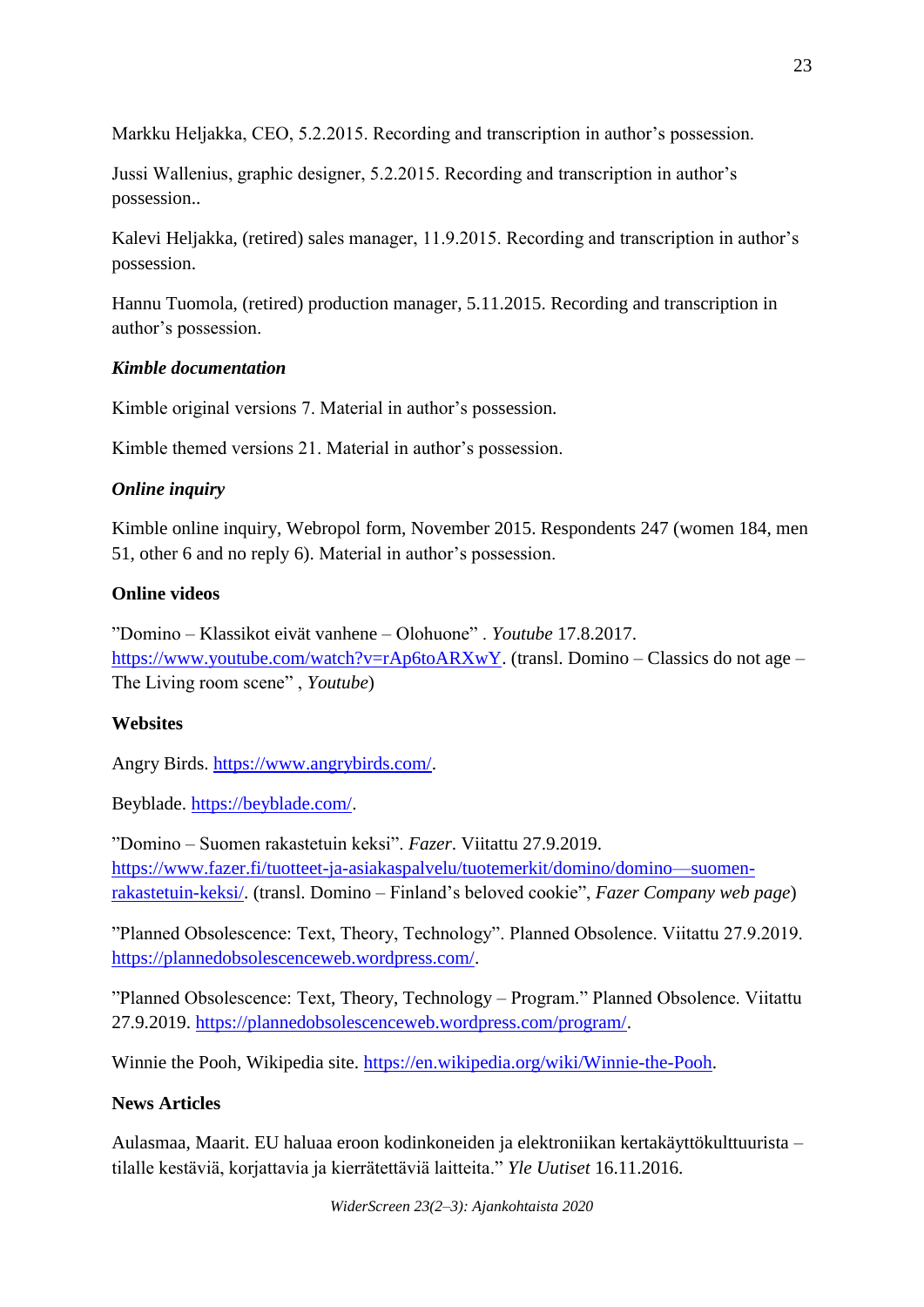[https://yle.fi/uutiset/3-9289303.](https://yle.fi/uutiset/3-9289303) (transl. EU wants to get rid of disposable home electronics", *Yle News*)

Kokkonen, Yrjö. EU pidentää sähkölaitteiden käyttöikää – korjauskelvottomia kodinkoneita ei enää päästetä myyntiin." *Yle Uutiset* 11.1.2019. [https://yle.fi/uutiset/3-10592132.](https://yle.fi/uutiset/3-10592132) (transl. EU is extending the use of electronic devices", *Yle News*.)

## **Literature**

Appadurai, Arjun. 1986. Introduction: Commodities and the Politics of Value." In *The Social Life of Things: Commodities in Cultural Perspective,* edited by Arjun Appadurai, 3–63. Cambridge: Cambridge University Press.

Boym, Svetlana. 2001. *The Future of Nostalgia*. New York: Basic Books.

Burns, Brian. 2010. Re-evaluating Obsolescence and Planning for It." In *Longer Lasting Products: Alternatives to the Throwaway Society*, edited by Tim Cooper, 39–60. Farnham: Gower.

Chapman, Jonathan. 2015. *Emotionally Durable Design: Objects, Experiences and Empathy*. London & New York: Routledge.

Connerton, Paul. 2008. Seven types of forgetting." *Memory Studies*, 1(1): 59–71. https://doi.org/10.1177/1750698007083889.

Cooper, Tim. 2010. The Significance of Product Longevity." In *Longer Lasting Products: Alternatives to the Throwaway Society*, edited by Tim Cooper, 3–36. Farnham: Gower.

Davis, Fred. 1979. *Yearning for Yesterday: A Sociology of Nostalgia*. New York: The Free Press.

Eskola, Jari, and Juha Suoranta. 2014. *Johdatus laadulliseen tutkimukseen*. 10th edition. Tampere: Vastapaino.

Fitzpatrick, Kathleen. 2011. *Planned Obsolescence: Publishing, Technology, and the Future of the Academy*. New York & London: New York University Press.

Grainge, Paul. 2000. Nostalgia and Style in Retro America: Moods, Modes, and Media Recycling." *Journal of American & Comparative Cultures*, 23(1): 27–34. https://doi.org/10.1111/j.1537-4726.2000.2301\_27.x.

Heljakka, Katriina. 2010. Hiljaisen tiedon pelikentällä – Lautapelisuunnittelu vuorovaikutusprosessina." *Pelitutkimuksen vuosikirja 2010*, 22–32. http://www.pelitutkimus.fi/vuosikirja2010/ptvk2010-03.pdf.

Heljakka, Katriina. 2011. "License to thrill" – Lisenssit: lautapelisuunnittelun lyhyt oppimäärä." *Pelitutkimuksen vuosikirja 2011*, 46–54. http://www.pelitutkimus.fi/vuosikirja2011/ptvk2011-05.pdf.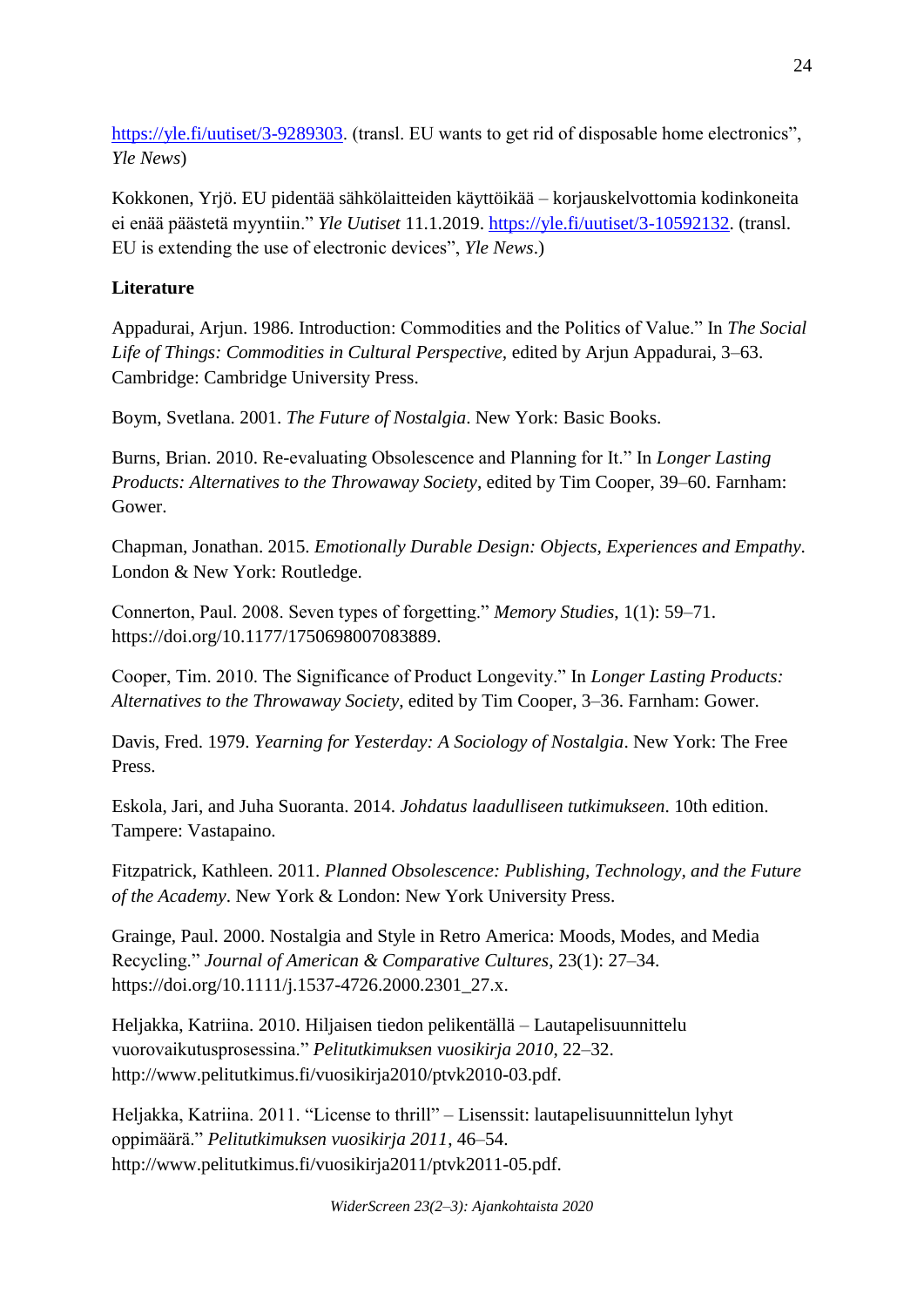Lawlor, Rob. 2015. Delaying Obsolescence." *Science and Engineering Ethics* 21(2): 401- 427. https://doi.org/10.1007/s11948-014-9548-6.

Maitre-Ekern, Eléonore, and Carl Dalhammar. 2016. Regulating Planned Obsolescence: A Review of Legal Approaches to Increase Product Durability and Reparability in Europe." *Reciel*, 25( 3): 378–394. https://doi.org/10.1111/reel.12182.

Miller, Daniel. 1987. *Material Culture and Mass Consumption*. Oxford: Blackwell.

Mäyrä, Frans. 2008. *An Introduction to Game Studies: Games in Culture*. Los Angeles, London, New Delhi & Singapore: Sage Publications.

Newman, James. 2012. *Best Before: Videogames, Supersession and Obsolescence*. London: Routledge.

Packard, Vance. 1960. *The Waste Makers*. New York: IG Publishing.

Park, Miles. 2010. Defying Obsolescence." In *Longer Lasting Products: Alternatives to the Throwaway Society*, edited by Tim Cooper, 77–105. Farnham: Gower.

Prior, Lindsay. 2014. Content analysis." In *The Oxford Handbook of Qualitative Research*, edited by Patricia Leavy, 359–379. New York: Oxford University Press.

Ryynänen, Toni, and Visa Heinonen. 2017. From nostalgia for the recent past and beyond: The temporal frames of recalled consumption experiences." *International Journal of Consumer Studies 2018*, 42(1): 186–194. https://doi.org/10.1111/ijcs.12398.

Sihvonen, Lilli. 2014. *Kulttuurituotteen suunniteltu vanhentaminen ja henkiinherättäminen – Esimerkkinä Disneyn Lumikki ja seitsemän kääpiötä*. Pori: University of Turku.

Sihvonen, Lilli. 2017. Pop-o-matic-muovikupu ja kestävyys – Kimble-lautapelin pysyvien ominaisuuksien merkitys." *Ennen ja Nyt*, Pelit ja historia, 2017(1), http://www.ennenjanyt.net/2017/01/pop-o-matic-muovikupu-ja-kestavyys-kimbe-lautapelinpysyvien-ominaisuuksien-merkitys/.

Sihvonen, Lilli. 2018. From a Board Game to a Drinking Game: One Biography of the Finnish Board Game Kimble." *Well Played*, 7(1): 127–142. http://press.etc.cmu.edu/index.php/product/well-played-vol-7-no-1/.

Sihvonen, Lilli. 2019. Heljakka, Aarne." *Online release from National Biography of Finland*. Studia Biographica 4. Helsinki: The Finnish Literature Society (SKS), 1997–.

Sihvonen, Lilli, and Anna Sivula. 2016. Klassikoksi rakennettu – Erään lautapelin historia." *Pelitutkimuksen vuosikirja 2016*. http://www.pelitutkimus.fi/vuosikirja2016/klassikoksirakennettu-eraan-lautapelin-historia.

Slade, Giles. 2006. *Made to break: Technology and Obsolescence in America*. Cambridge & London: Harvard University Press.